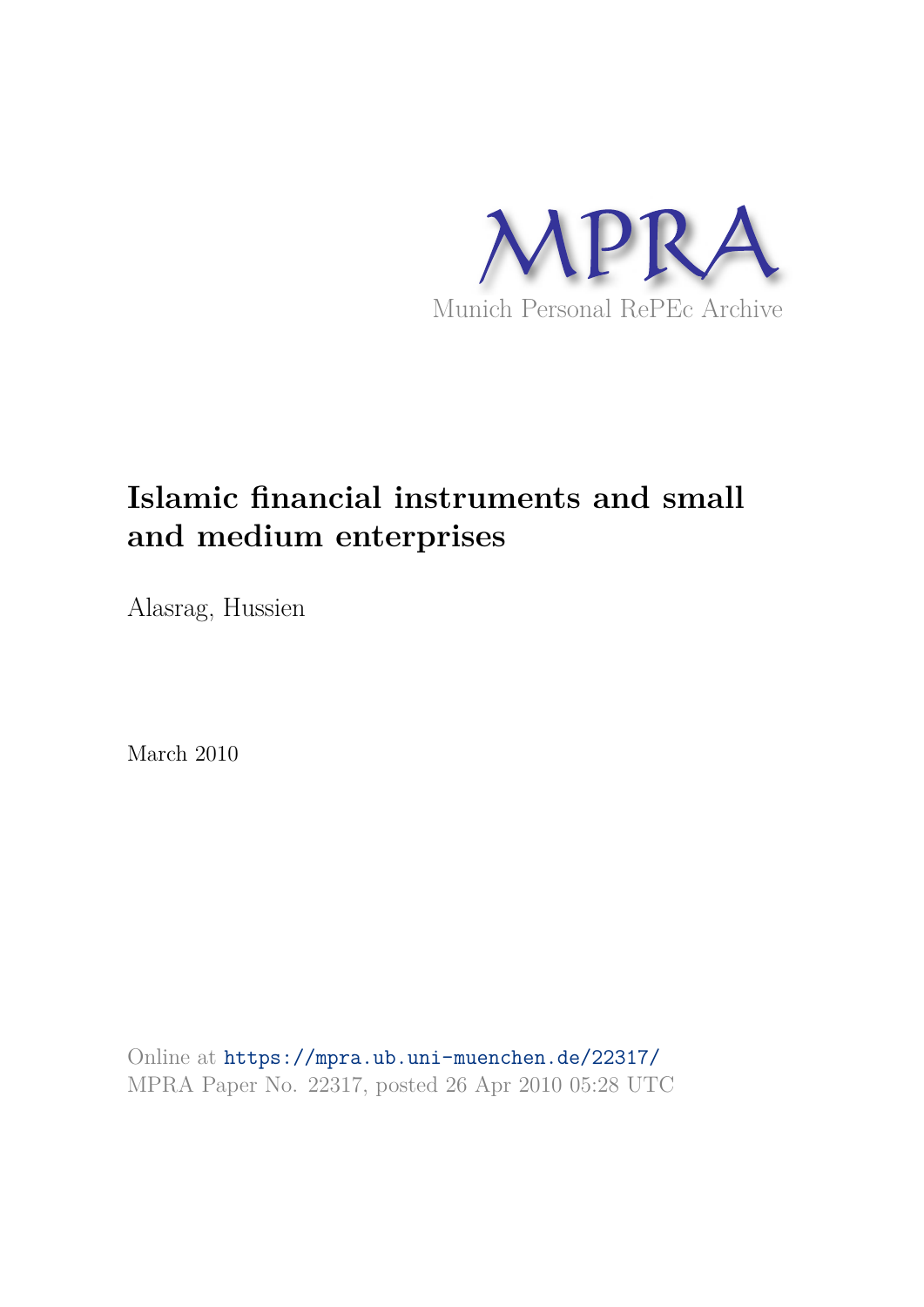$\frac{0}{6}$ 08 **ISLAMIC STUDIES** دورية فصلية محكمة تعني بالبحوث والدراسات في مختلف العلوم الإسلامية **《地质是通过人民》解决()** مارس 2010 م / ربيع الأول 1431 هـ الأنجاث @ مقـاصد الشريعة عـند الأستـاذ عـلال الفــاسي د استعینت راهما @ ابن حـزم الظاهري مؤرخ أم فيلسـوف تــاريخ ؟ أعبد السلام سعد @ العالم الإسلامي والتوظيف السياسب لحقوق الأقليات في عصر العولمة د. بومعالىي نذيي @ صيغ تمويل المشروعات الصغيرة في الاقتصاد الاسلامي أ.حسين عبدالطلبالأسرج محاضرات ومدوات @ الحداثة الغربية في فكر عبدالوهاب ال<mark>م</mark>سيري د. عز الدين مـعمد فراءةفي كمأ **. بنـات الطــريق المخـــالف** ا.د. ينوسف حـسيـن ربال وأطاريح حامعة @ السببية والخلق المستمر في الفكر الإسلامي الكلامي د. لـخـضـربـوزرارة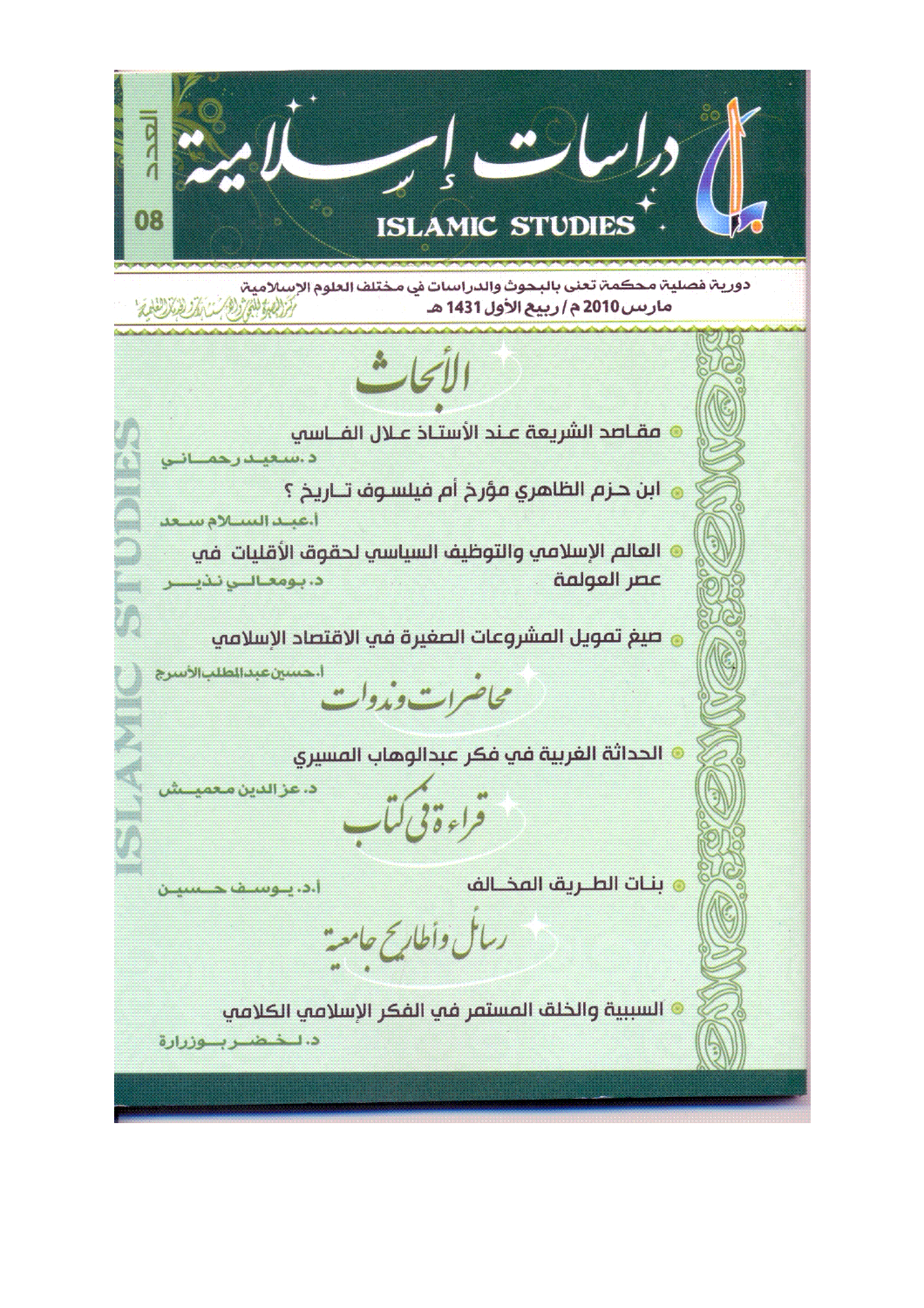## صيغ تمويل المشروعات الصغيرة في الاقتصاد الإسلامي

إعداد

حسين عبد المطلب الأسرج

باحث اقتصادي

Mobile (0020106237534)

#### E.Mail:hossien159@gmail.com

مفدمة

يتوقع للمشروعات الصغيرة أن تكون قاطرة للنمو الاقتصادي ، حيث يتنامى دور قطاع المؤســـسات الــــصغيرة والمتوسطة في حلق الوظائف ومكافحة البطالة .وقد ارتبط مفهوم المشروعات الصغيرة بنوعين من المعايير التي اســـتخدمت لأغراض تصنيفها، وهي على النحو الآتي :

آ. المعايير النوعية : والتي تصنف حسب طبيعة مشاركة الإدارة في أداء العمل والعاملين . وغالباً ما تكون أعباء اتخاذ القرارات التشغيلية والإدارية على عاتق المالك ، فضلاً عن وجود معايير قانونية للمنشأة الصغيرة ومعايير تكنولوجية وتنظيمية .

ب. المعايير الكمية : وأهم هذه المعايير وأوسعها انتشاراً هي معايير عدد العاملين ورأس المال المستثمر وحجم الموجودات وغيرها . ومن المعايير الكمية التي اعتمدقما منظمة التعاون والتنمية لتصنيف منشآت الأعمال هو معيار عدد العاملين ، وعلى وفق ذلك يتم تحديد حجم المنشأة ، وعلى وفق ما يأتي :

- عدد العاملين أقل من (20) فتعد منشأة صغيرة حداً .  $\,$
- عدد العاملين أكثر من (20<sub>)</sub> وحتى (99) فتعدّ منشأة صغيرة .
	- - عدد العاملين أكثر من (500) تعدّ منشأة كبيرة .  $\,$

ويهدف هذا المبحث الى بيان أهم صيغ التمويل الإسلامي وطبيعتها المتميزة ومدي ملائمتها للمشروعات الــصغيرة ، مـــع عرض لمقومات بحاحها لتمويل المشروعات الصغيرة لتقوم بدورها المنشود في التنمية الاقتصادية والاحتماعية .

أو لا: خصائص الاقتصاد الإسلامي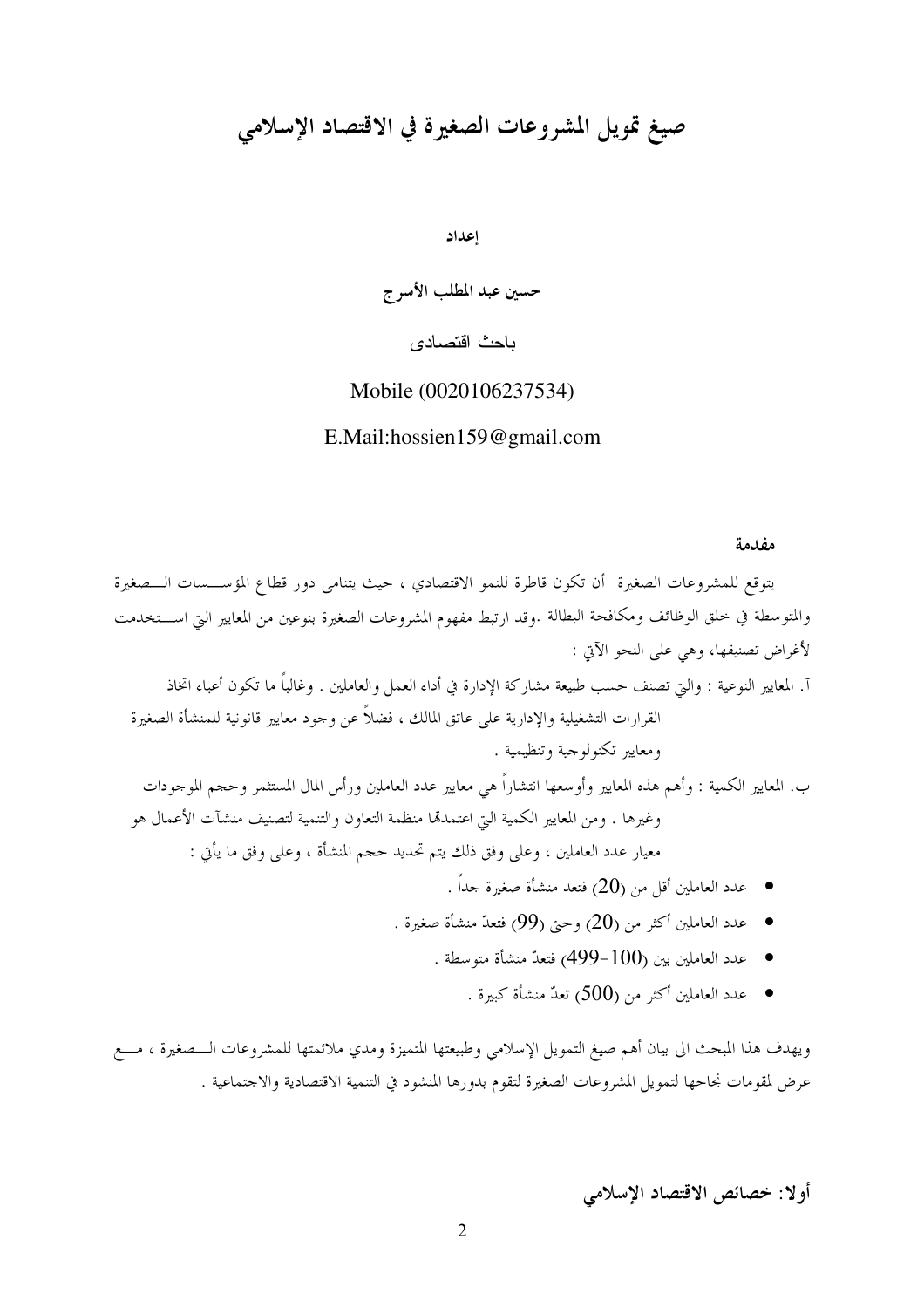## يقوم الاقتصاد الإسلامي على مبادئ متميزة أهمها $^1$  :

#### 1– ارتباطه بالعقيدة:

لقد سمحت الشريعة الإسلامية بكل النشاطات الاقتصادية في إطار ضمان المصالح العامة وحراستها ومنحت ولي الأمر حـــق الإشراف واتخاذ الإحراءات التي تكفل تحقيق المثل والقيم التي يتبناها الإسلام قال تعالى: (وأطيعوا الله والرسول وأولي الأمر منكم)( سورة النساء الآية 59). فأجازت الشريعة للدولة التدحل ضمن دائرة الشريعة دون أن تحلل الربا أو تجيز الغش أو تعطل قانون الإرث، أو كل تشريع ثبت بنص قطعيّ الدلالة والثبوت .

#### $: 3.4$  - الو اقعية  $-2$

تشريعات الإسلام تلبي متطلبات واقع الحياة الحقيقية الصحيحة، ذكر الشاطبيّ في كتابه الموافقات : أن الأصل في العبـــادات التعبد وامتثال المكلف للأمر، دون البحث عن العلَّة، أو المصلحة، وأن الأصل في المعاملات الالتفات إلى العلــــل والمـــصالح والمقاصد لذلك نرى أن الشرع لم يمنع من المعاملات إلا ما اشتمل على ظلم كتحريم الربا والاحتكار والغش....

أما ما خشى فيه أن يؤدي إلى نزاع وعداوة بين الناس كبيوع (الغرر، والنجش … الخ ) فالمنع في هذا المحال ليس تعبدياً، بل معللاً بعلة، والحكم يدور معها وحوداً وعدماً، وعلى هذا أحازوا عقد الاستصناع، والمقاولات، والشركات الاعتبارية، واعتبار العقود منعقدة بالهاتف، أو الفاكس مع تباعد البلدان مراعاة لما يقتضيه واقع الحياة، وحاحة الناس، وأحــــازوا كــــل معاملة لم يرد نص صريح بتحريمها ما دامت تحقق مصالح الناس وتواكب مقتضى واقع الحياة .

#### 3- الأخلاقية :

قد يحقق الإنسان الربح من عمل ما، ولكن ما دام ذلك يصادم الأخلاق الإسلامية يحرمه الإسلام سواء بالمتاجرة بالمخدرات وغيرها من المفاسد أو التعامل الربوي، حيث إن الأساس في النظام الربوي هو لجوء المرابي لإغراق المدين في الدَّين حتى يعجز عن الوفاء، ومن ثم يستطيع المرابي إملاء شروطه التي تودي بثروة المدين وعمله، لأن الدائن المرابي يربح دائماً في كل عملية، بينما المدين معرض للربح والخسارة.

والمسلم الحريص على دينه وعلى أن يكون كسبه مشروعاً وطعامه وشرابه وجميع مرافقه حلالاً لا يجوز له أن يشترط ضمان استثماراته أو ضمان قدر محدود من الأرباح، وإن عدم تقديم هذا الضمان من المؤسسة الملتزمة بالاســـتثمار علـــي أســــاس إسلامي هو امتثال منها لأحكام الشريعة الإسلامية التي تمنع ذلك وتجعله هو الفاصل بين الكسب الحلال والكـــسب غـــير المشروع . وتطبيق أحكام الشرع واحب علينا جميعاً ( إنما كان قول المؤمنين إذا دعوا إلى الله ورسوله ليحكم بينهم أن يقولوا سمعنا وأطعنا وأولئك هم المفلحون ) (سورة النور:الآية 51)

وشرع الإسلام نظام الزكاة وصرفها في مصارفها مما يزيد من إيجابية نشاط جميع أفراد المحتمع، وتلافي سلبياته، واضطراب تنمية قدراته وإمكاناته، ويقدم وظائف احتماعية أكثر من الفوائد الفردية التي تترتب على عدم إيتاء الزكاة مصداقاً لقولـــه تعالى : (وما آتيتم من رباً ليربو في أموال الناس فلا يربو عند الله، وما آتيتم من زكاة تريدون وجه الله فأولئك هم المضعفون ) (سورة الروم:الآية 39)

كما أن الإسلام فمج نظاماً متكاملاً في منح المهلة أو الإعفاء، قال تعالى : ( وإن كان ذو عسرة فنظرة إلى ميــــسرة، وأن تصدقوا خيرٌ لكم إن كنتم تعلمون ) (سورة البقرة:الآية 280)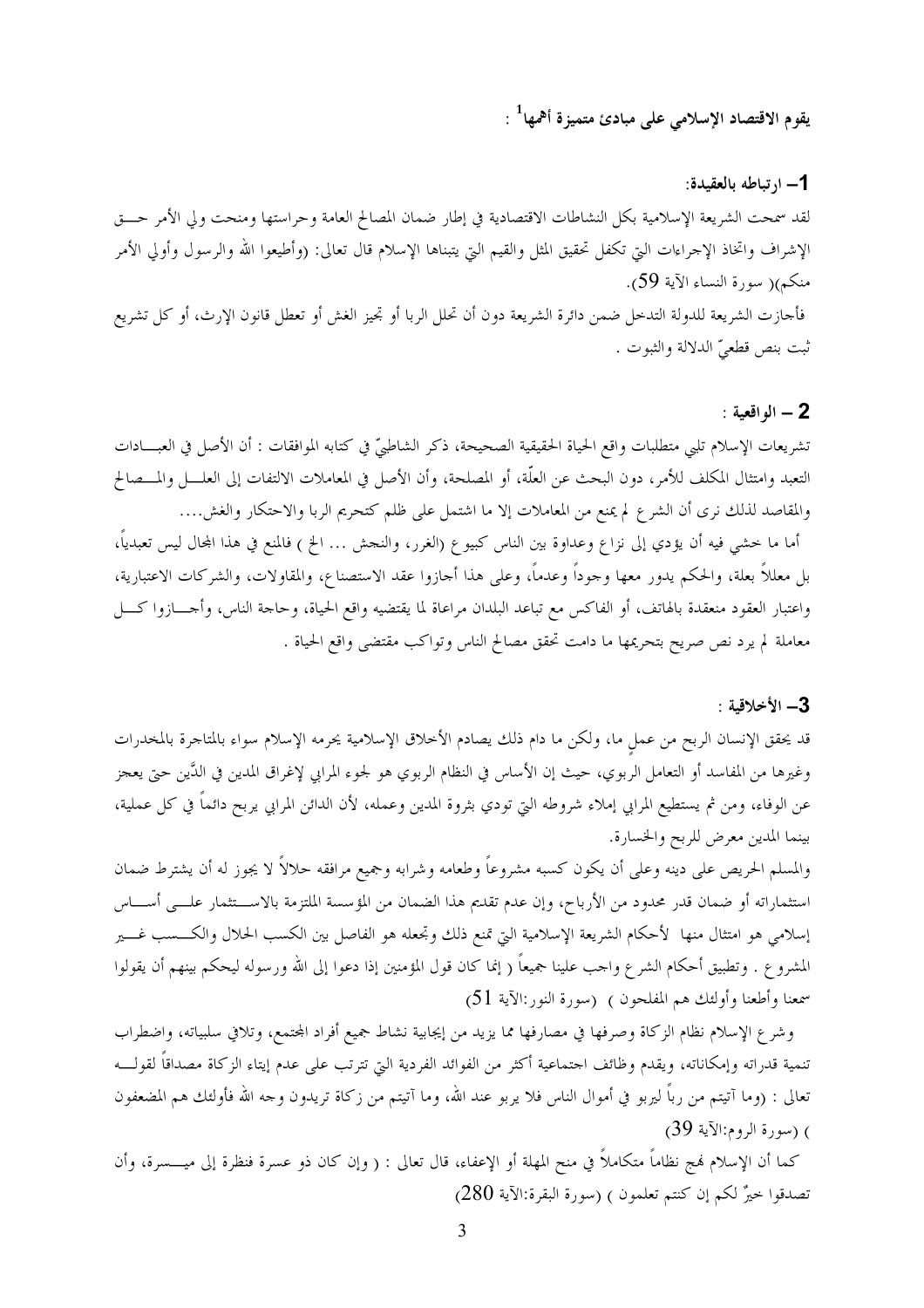هذا وإن أهم خصائص الاستثمار الإسلامي الذي يتحقق به ربح حلال وكسب مشروع، أن تكون نتائجه معبرة عن الواقع الفعلي للعمليات الاستثمارية، وليس بالالتزام من الجهة القائمة بالاستثمار، كما هو الحال في التعامــــل بالفائــــدة الربوية المحرمة .فعلي المرء أن يسعى إلى الخير جهده … وليس عليه أن تتم النتائج

ويمكن للمؤسسة المالية الإسلامية بيان ما تتوقع تحقيقه من أرباح حلال، وليس بمقدورها — ولا يجوز شرعاً — الجزم بذلك أو الالتزام به أو بتحمل ما قد يقع من خسارة لا قدر الله، وتقديم المؤسسة مثل هذا الضمان يجعل الاستثمار غير مـــشرو ع. ويتحول ما ينتج عنه إلى كسب خبيث يجب على من يصل إليه أن يتخلص منه بصرفه في وجوه الخـــير للمحتــــاجين دون الانتفاع منه، وذلك لأن الالتزام بضمان أصل الوديعة أو تحديد ربحها بصورة قاطعة يجعل عمل المؤسسة قائماً على إعطساء الفائدة الربوية المحرمة .

ثانيا: ضوابط استثمار المال في الشريعة $^{-2}$ .

تضمنت الشريعة الإسلامية العديد من الضوابط الشرعية التي تكفل حسن استثمار المال وتنميته من أهمها ما يلي:–

1. ضابط المشروعية الحلال : ويعني ذلك أن يكون مجال المشروع الصغير حلالاً طيباً ودليل ذلك من القرآن قول الله عــز وحل "يا أيها الذين آمنوا لا تأكلوا أموالكم بينكم بالباطل إلا أن تكون تجارة عن تراض منكم" النساء آية 29.وقوله تبارك وتعالى "وأحل الله البيع وحرم الربا" البقرة 276.

لذلك يجب التأكد من أن نشاط المشروع الصغير حلالاً طيباً.

2. ضابط تحقيق مقاصد الشريعة الإسلامية:يقصد بالمقاصد الشرعية بألها "المعايي والحكم التي أرادها الشارع من تـــشريعاته لتحقيق مصالح الخلق في الدنيا والآخرة. ولقد حدد أبو حامد الغزالي مقاصد الشريعة في حمس هي: أن يحفظ عليهم دينــــهم ونفسهم وعقلهم ونسلهم ومالهم" وهي المسماة بالضروريات.ويعني ذلك أن ترتبط المشروعات الصغيرة هذه المقاصد .

3. ضابط المحافظة على المال وحمايته من المخاطر :لقد أمرنا الإسلام بالمحافظة على المال وعدم تعريضه للهلاك والضياع ولا نعطيه للسفهاء، فقال تبارك وتعالى:" ولا تؤتوا السفهاء أموالكم " النساء آية 5. كما قال رسول الله صلى الله عليه وسلم: "من مات دون ماله فهو شهيد". كما أمرنا بأن نستثمر المال وننميه حتى مال اليتيم فقال رسول الله صلى الله عليه وسلم " من ولي يتما فليتجر له في ماله ولا يتركه حتى تأكله الصدقة" رواه البيهقي.

4. ضابط الالتزام بالأولويات الإسلامية:لقد تضمنت الشريعة الإسلامية أولويات الاستثمار ورتبها الإمام الشاطبي في ثلاث مراتب هي "الضروريات والحاجيات والتحسينات".ولذلك لا يجوز إعطاء مشروعات الكماليات الأولوية قبـــل اســـتيفاء الضروريات والحاجيات.

5. ضابط تنمية المال بالتقليب وعدم الاكتناز :لقد أمرنا الله عز وحل بتجنب اكتناز المال، فقال تبارك وتعـــالى "والــــذين يكترون الذهب والفضة ولا ينفقولها في سبيل الله فبشرهم بعذاب أليم" التوبة آية 34 .وكان لنظام زكاة المال دور هام في منع الاكتناز، وأمر الوصى على مال اليتيم باستثماره حتى لا تأكله الصدقة على النحو السابق بيانه.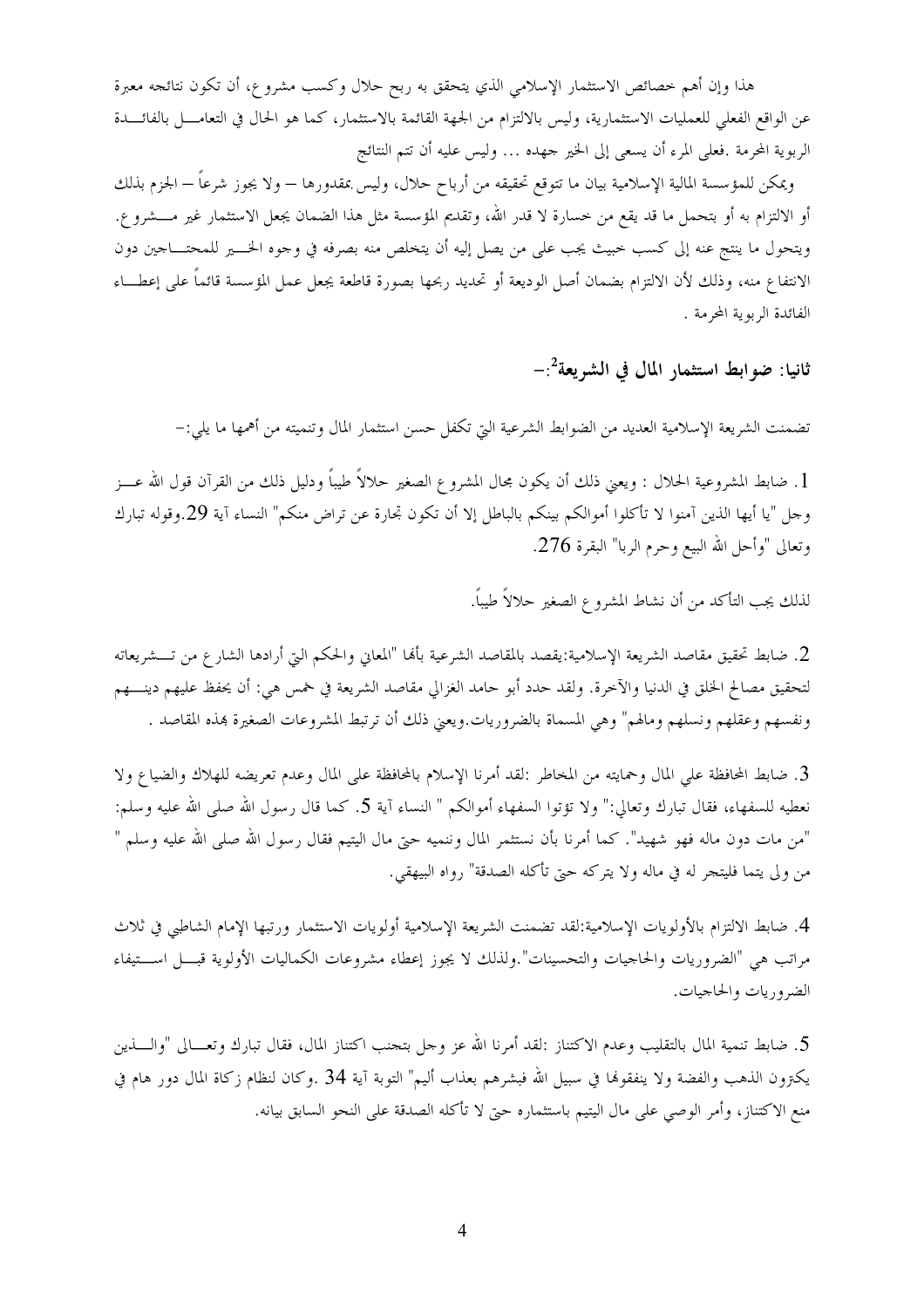6. ضابط التدوين المحاسبي لحفظ الحقوق :لقد أمرنا الله عز وحل بتدوين المعاملات فقال تبارك وتعالى " يا أيها الذين آمنوا إذا تداينتم بدين إلى أحل مسمى فاكتبوه…" البقرة آية 282. كما اهتم فقهاء الإسلام بفقه الكتابة، ولقد احتوى التراث الإسلامي على قرائن لإثبات ذلك.

7. ضابط التوثيق لحفظ الحقوق :لقد أمرنا الله عز وحل بتوثيق العقود والإشهاد عليها، فقال عز وحل " وأشهدوا إذا تبايعتم ولا يضار كاتب ولا شهيد " البقرة آية 282.وقال تعالى "وإن كنتم على سفر ولم تجدوا كاتباً فرهان مقبوضة" البقرة آية 282.وتأسيساً على ذلك يجب أن تكتب وتوثق العقود والمعاملات.

8. ضابط أداء حق الله في المال وهو الزكاة :تعد زكاة المال فريضة شرعية، ومن أهم مقومات النظام الاقتصادي الإسلامي ، ودليل ذلك قول الله تبارك وتعالى "وأقيموا الصلاة وآتوا الزكاة وأطيعوا الرسول لعلكم ترحمون " النور آية 56 ٪ وتعد هذه الضوابط من موجبات التمويل الفعال الهادف الذي يحقق التنمية الشاملة، كما ألها من أساسيات نجاح المنشآت الصغيرة.

## ثالثا: الصيغ الاسلامية لتمويل المشروعات الصغيرة:-

يعد التمويل الميسر عاملاً مهما لرفع القدرة التنافسية لقطاع المنشآت الصغيرة،وتحاول المنشآت الصغيرة الترقـــي في ســــلم المنافسة من حلال تحديث آلاقما ومعداقما والحصول على ماكينات ومعدات جديدة وأكثر تطورا مما يعبي الحاجسة المتزايسدة للتمويل. ويعد تحريم الربا هو المبدأ الرئيسي للتمويل الاسلامي،فالإسلام لا يقر بكون الإقراض نشاطا مولدا للدحل ،وقـــد سمحت الشريعة بالاقتراض فى حالات الضرورة الملحة وليس للعيش فى مستويات أعلى من إمكانيات الفـــرد أو أن يكـــون الإقراض وسيلة لتنمية المال بأحذ مقابل نتيجة الإقراض.وفيما يلي عرض لأهم صيغ التمويل الاسلامي التي يمكن الاســـتفادة منها في تنمية قطاع المنشآت الصغيرة وتعزيز قدرته التنافسية:-

#### 1– صيغة التمويل عن طريق المضاربة:

المضاربة3 أو القراض هي عقد بين طرفين يقوم بمقتضاه رب المال (المالك المستفيد) بإعطاء مبلـــغ مــــن المــــال للطــــرف الأخر(المضارب أو المشروع الصغير)من أجل استخدامه بطريقة متفق عليها يتم بعدها رد رأس المال إليه بالإضافة إلى حصة من الأرباح متفق عليها سلفا ويحتفظ لنفسه بباقي الأرباح. ۖ ولا يتحمل المستثمر خسارة تتجاوز رأسماله كما لا يتحمــــل المضارب خسارة سوى مجهوده ووقته ولكنه يلتزم بأي خسائر ناجمة عن الإهمال أو إساءة استخدام التمويـــل ويمكــــن أن تستخدم هذه الصيغة في تمويل تشغيل المشروعات الصغيرة من حلال الاتفاق على نسبة معينة في الأرباح.

والمضاربة نوعان وهما:-

1.المضاربة المطلقة:وهي أن تدفع المال مضاربة من عير تعيين العمل والمكان والزمان وصفة العمل ، فالمضاربة المطلقة يكون للمضارب فيها حرية التصرف كيفما شاء دون الرجوع لرب المال إلا عند نماية المضاربة.

2.المضاربة المقيدة:وهي التي يشترط فيها رب المال على المضارب بعض الشروط لضمان ماله ، وهذا النوع من المسضاربة جائزٍ وقد قال الإمام أبو حنيفه وأحمد إن المضاربة كما تصح مطلقة فإلها تجوز كذلك مقيدة.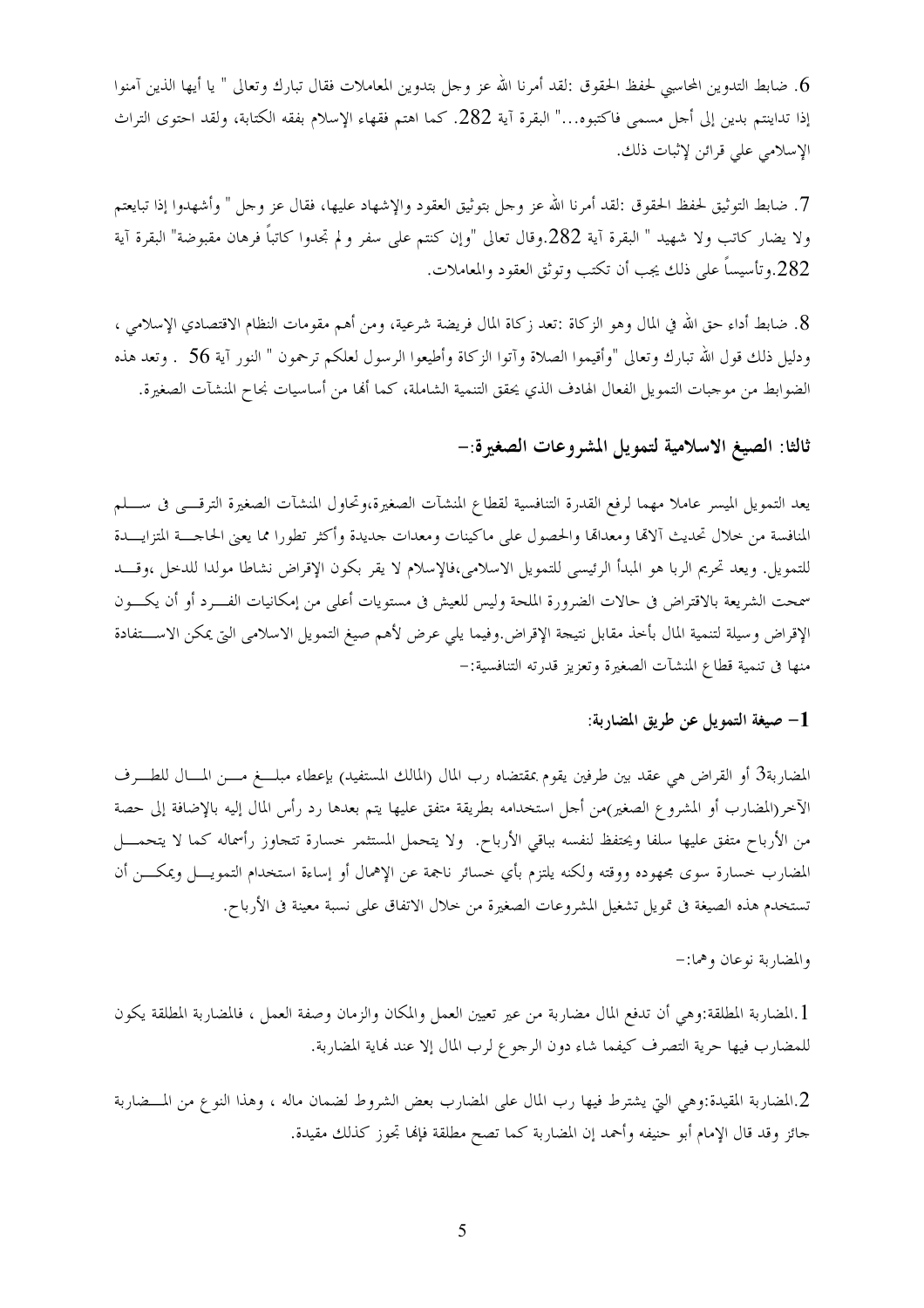ويلزم أن تتوافر في المضاربة باعتبارها من العقود على الأركان العامة للعقد من حيث توافر أهلية التعاقد للطرفين ،والرضـــا الصحيح ،علاوة على أهمية تنفيذ المضاربة بمجرد حصول الاتفاق عليها مع التزام مقدم المال بعدم التدخل في عمل المضارب وعدم استخدام المال في المحرمات شرعا،بل اشتراط أن تتم المضاربة في اعمال التجارة فقط.كما يجب أن يكون المال المقـــدم نقدا معلوم المقدار وذلك حتى يتسنى احتساب الرباح والخسائر بين الطرفين،كما يتعين أن يقوم مقدم المسال بتـــسليمه الى المضارب بالعمل.ويذهب الفقه الاسلامي في مموعه الى منع اشتراط الضمان على المضارب اذا هللـــك رأس المـــال المقــــدم للمضاربة.كما يتعين أن ينص عقد المضاربة على تحديد نسبة كل من طرفي العقد في الأرباح بنسبة شائعة،فلا يجوز أن تكون الرباح في شكل مبلغ ثابت معين في العقد.كما يحظر على مقدم المال أن يشترط على المضارب بالعمل أن يضمن له ربحـــا معينا،كما على مقدم المال أن يشترط على المضارب بالعمل أن يضن له ربحا معينا،كما لا يجوز ربط حصة أي طرف مـــن الأرباح بنسبة من رأس المال ،وان حاز أن تكون النسبة في الأرباح. كما يجوز في رأى بعض الفقهاء توقيت المـــضاربة،كما تنقضي في كل الأحوال بانتهاء العمل أو بملاك المال أو بحلول الأحل اذا كانت مؤقته.واذا انتهت المضاربة باتمـــام العمــــل واستعاد مقدم المال ما قدمه مع الأرباح،كما يحصل المضارب على نسبة من الربح طبقا للعقد.4 وتتنو ع المضاربة تبعا لأنواع الشروط المقترنة بالعقد،وتنقسم من حيث طبيعة المشروع الى المضاربة التحارية والى المضاربة الانتاجية فى المحالين الزراعـــي والصناعي،وتشير عبارات الفقهاء الى أن المحال التحاري هو أساس العمل في المضاربات وهم يحددون عمل المضارب بالتحارة في رأس المال،ولذا فليس له التصرف في رأس المال إلا ما تتطلبه التجارة عرفا.وليس هناك من قواعد تمنع اجراء المسضاربة في مشروع صناعي صغيرا كان هذا المشروع أو كبيرا.فيحوز تمويل المضاربة لمشروعات صناعية محددة ورائجة5.فالمضاربة بمسا تتيحه من توزيع عادل للمخاطر على رب المال والعامل من شألها أن تشجع الراغبين في العمل على اقامة مشروعات ضغيرة وتقدم اطارا قانونيا ملائما للأنشطة الانتاجية المحدودة لهذه المشروعات.ومن حلال المضاربة يتم توفير كافة الموارد التمويلية المطلوبة لهذه المشروعات،سواء في شكل رأس مال ثابت أورأس مال عامل.فهي توفر تمسويلا لكافسة نفقسات المسشروع الاستثمارية والارية،وبالتالي تغطية مختلف احتياجات المستثمر،كما تتميز المضاربة بصلاحيتها الكاملة لتمويل الأنشطة ذات المخاطر الأعلى،وهي الأنشطة التي عادة ما تقود السوق وتحقق التنمية ممثلة في المشروعات الديدة التي تستهدف توفير منستج حديد أو استخدام تكنولوجيا حديدة أو تطبق فكرة مستحدثة أو غزو أسواق حديدة..الخ.

والمضاربة توفر المحال واسعا أمام أصحاب المهارات للابداع والتميز وتسخير مواهبهم في الانتاج والابتكار دونما عوائق مـــن أصحاب الأموال.وفي هذا الاطار نرى قيام هذا العامل ببذل أقصى جهده مع حرصه على النجاح في المشروع والارتقاء به لأنه شريك في الربح الناتج منه وبذلك نضمن آلية ماهرة لتخصيص الموارد،وفيها يتم هذا التخصيص على أساس الكفــاءة والمهارة والأمانة وليس على أساس الملاءة المالية.

#### 2– صيغة التمويل عن طريق المشاركات:

تعرف المشاركة بألها الاشتراك بين شخصين أو أكثر فى استثمار مال معين أو أموال معينة وذلك من أحل اقتسام وتوزيـــع الأرباح أوالخسائر الناشئة عن القيام بعمل أو أعمال محددة. ويختلف نظام المشاركة عن المضاربة في أن رأس المال يتم تقديمه من جميع المشتركين في الاتفاق،بينما يقتصر الأمر في المضاربة على تقديم المال من حانب شخص معين وهو رب العمل ليقوم بالعمل شخص آخر هو المضارب بعمله.

وتكون عادة محددة بمدة معينة ولتنفيذ مشروع معين،وتكون المشاركة إما في مشروع جديد أو بتـــوفير أمــــوال إضــــافية للمشروعات القائمة ، ويتم تقسيم الأرباح بطريقة متفق عليها مسبقا واقتسام الخسائر بصورة تتناسب مع المساهمة فى رأس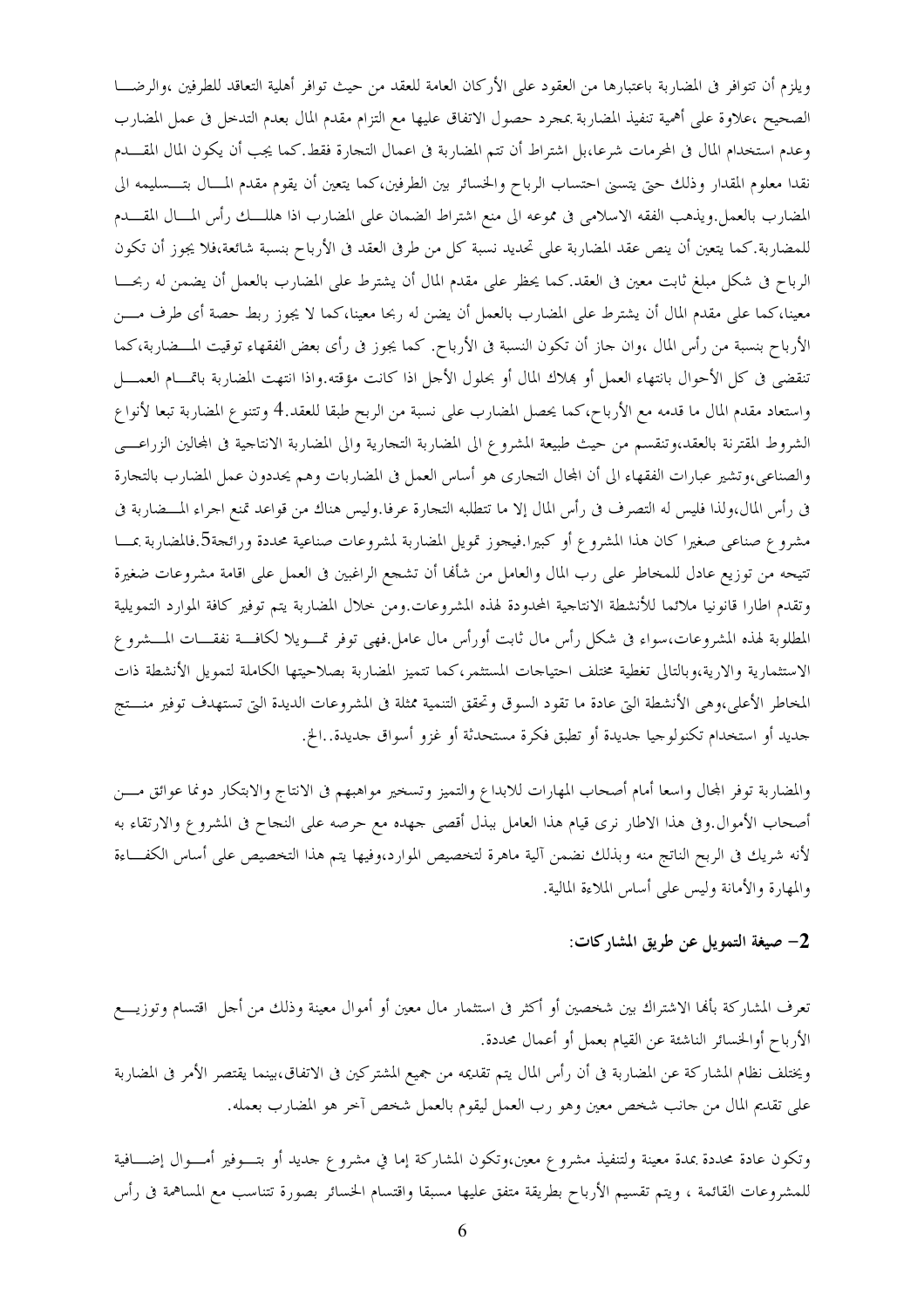المال، وفي هذه الحالة يمكن أن يدخل بنك أو(شركة خاصة بممارسة هذا الأسلوب) في شراكة مع مشروع صغير أو عــــدة مشروعات صغيرة حيث يشارك كل منهما فى رأس المال المملوك ويمكن أن يشارك فى إدارة المشروع ويتم اقتسام الأربـــاح والخسائر طبقا لمساهمتهم في رأس المال.

ولقد وضع الفقهاء مجموعة من القواعد التي تضبط التمويل عن طريق المشاركة وهي:-1.أن يكون رأس المال من النقود والأثمان وأجاز بعض الفقهاء أن يكون عروضاً ( بضاعة ). 2.أن يكون رأس المال معلوماً وموجوداً يمكن التصرف فيه. 3.لا يشترط تساوي رأس مال كل شريك بل يمكن أن تتفاوت الحصص. 4.يكون الربح. بينهم على حسب ما اشترطوا بنسبة شائعة معلومة، فإذا لم يشترطوا يكون الربح حسب نسبة رأس مال كل منهم إلى رأس مال المشاركة. 5.يكون توزيع الخسارة حسب نسبة رأس مال كل شريك فقط. 6.يجوز أن ينفرد أحد الشركاء بالعمل ويشتركوا في الربح بنسبة متساوية، كما يجوز أن يختلفوا في الربح برغم تساويهم في  $|U|$ . 7.في حالة عمل جميع الشركاء في إدارة الشركة، يجوز أن تكون حصص بعضهم في الربح أكبر من نسب حصصهم في رأس المال، نظراً لأن الربح في شركات العنان هو عائد رأس المال والعمل، والعمل مما يجوز التفاوت فيه ، فقد يكون أحد الشركاء

أبصر بالتجارة من غيره.

وتكون المشاركة إما ثابتة أو متناقصة أي منتهية بالتملك. والمشاركة الثابتة هي المشاركة التي تبقى فيها حصة الـــشريك أو الشركاء في رأس مال المشروع طوال أجلها المحدد في العقد. أما المشاركة المتناقصة أو المنتهية بالتملك،فهي التي يعطي فيهـــا أحد الشركاء الحق للآخر في شراء حصته تدريجيا بحيث تتناقص حصته وتزيد حصة الآخر الى أن ينفرد بملكية كامـــل رأس  $6.$ مال المشروع

ومن صور المشاركة المتناقصة المنتهية بالتمليك بالمصارف الإسلامية<sup>7</sup>:-

أ– الصورة الأولى:أن يتفق المصرف مع الشريك على أن يكون إحلال هذا الشريك محل المصرف بعقد مستقل يتم بعد إتمام التعاقد الخاص بعملية المشاركة بحيث يكون للشريكين حرية كاملة في التصرف ببيع حصته لشريكه أو لغيره. ب– الصورة الثانية:أن يتق المصرف مع الشريك على المشاركة في التمويل الكلي أو الجزئي لمشروع ذي دحل متوقع وذلك على أساس اتفاق المصرف مع الشريك الآخر لحصول المصرف على حصة نسبية من صافي الدخل المحقق فعلاً مــــع حقــــه بالاحتفاظ بالجزء المتبقى من الإيراد أو أي قدر نه يتفق عليه لكيون ذلك الحزء مخصصاً لتسديد أصل ما قدمه المصرف مــــن تمويل، وعندما يقوم الشريك بتسديد ذلك التمويل، تؤول الملكية له وحده.

ج– الصورة الثالثة: يحدد نصيب كل شريك حصص أو أسهم يكون له مها قيمة معنية ويمثل مجموعها إجمالي قيمة معينــــة ويمثل مجموعها إجمالي قيمة المشروع أو العملية وللشريك إذا شاء أن يقتني من هذه الأسهم المملوكة للمصرف عدداً معيناً ك لسمنة بحيث تتناقص أهسم المصرف بمقدار ما تزيد أسهم الريك إلى أن يمتلك كامل الأسهم فتصبح ملكيته كامله. 3. المشاركة المتغيرة:هي البديل عن التميل بالحساب الجاري المدين حيث تم تمويل العميل بدفعات نقدية حسب احتياجه ثم يتم أخذ حصة من الأرباح النقدية في اثناء العام.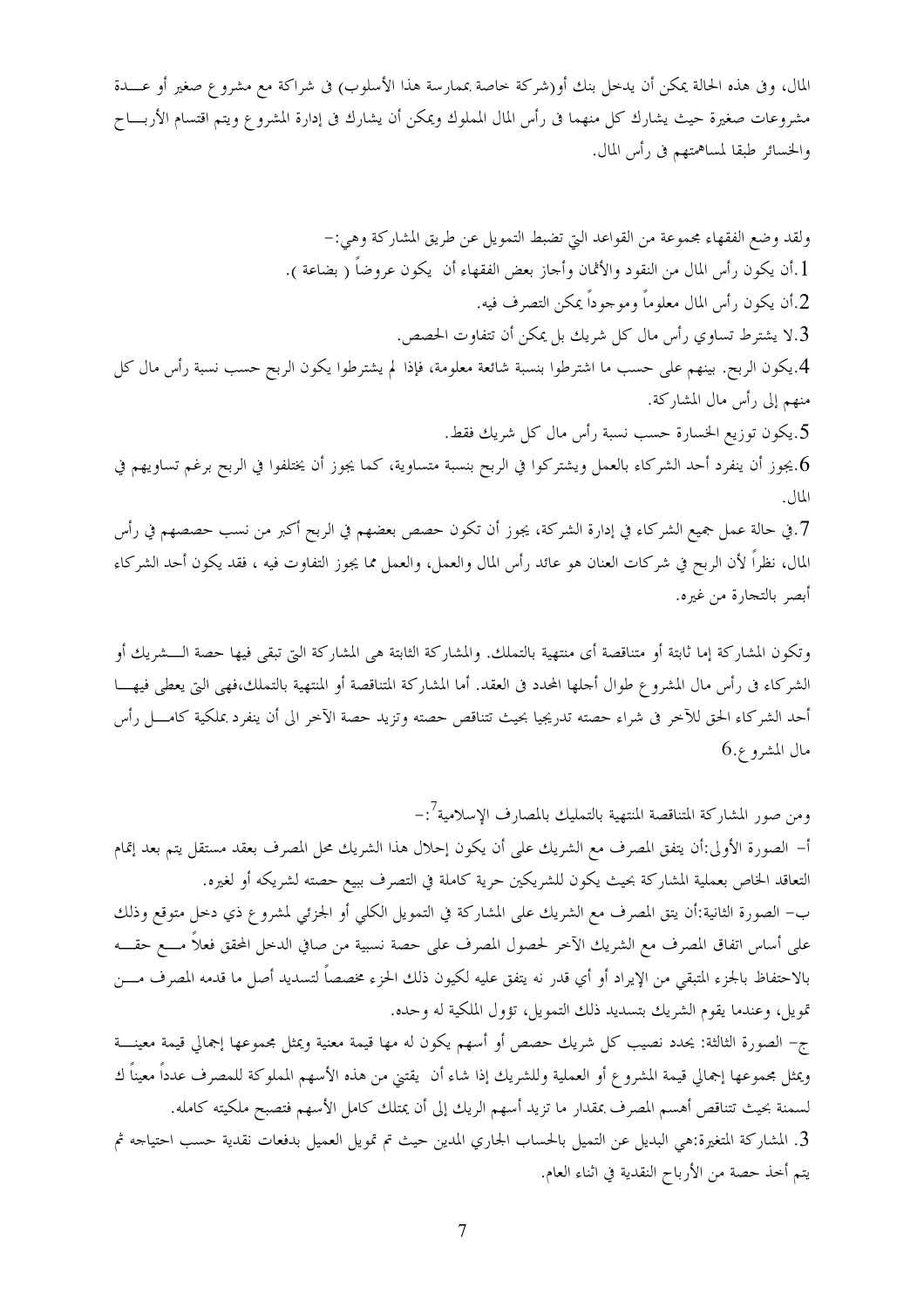وصيغة المشاركة قد تكون طويلة أو متوسطة أو قصيرة الأحل وذلك طبقاً لما يلي: [.قد تكون المشاركة طويلة الأحل وذلك في حالة ما إذا كانت مشاركة طويلة الأحل ( مستمرة).ويصلح هذا الأســــلوب لتمويل العمليات الإنتاجية المختلفة والتي تأخذ شكلاً قانونياً كشركة تضامن أو شركة توصية، وسواء كانت تلك الشركات صناعية أو زراعية أو تجارية. 2.قد تكون المشاركة متوسطة الأحل وذلك في حالة المشاركة المنتهية بالتمليك وهي التي يحل فيها الشريك محل المصرف في ملكية المشروع إما دفعة واحدة أو على دفعات ويصلح هذا الأسلوب للتطبيق في المحال التجاري ولاصـــناعي والزراعـــي والعقاري والمهني. 3.وقد تكون المشاركة قصيرة وذلك في حالة تمويل العمليات التي تستغرق زمناً قصيراً ، ومن تلك العمليات الاعتمـــادات المستندية حيث تكون قيمة الاعتماد مشاركة بين المصرف والعميل.

5– مساهمة المشاركة بطريق مباشر في التنمية الاقتصادية وزيادة القيمة المضافة للدحل القومي.

ويمكن استخدام صيغة المشاركة في تمويل صادرات المنشآت الصغيرة عن طريق فتح اعتماد مستندي لتوريد منتجات العميل الَّتِي تحتاج إلى تمويل نقدي لإنتاجها ثم تصديرها.

## سبغة التمويل عن طريق بيع المرابحة $^8$ :

هي عملية تبادل يقوم بمقتضاها التاجر بشراء سلعة معينة ثم بيعها بعد ذلك بمامش ربح متفق عليه نتيجة التكلفـــة الــــتي يتحملها،ويستخدم هذا الأسلوب عند حاحة المشروع لشراء سلعة معينة مثل الآلات وغيرها من المعدات اللازمــــة لبــــدء النشاط،ولا يستخدم في الحصول على الأموال لأغراض أخرى بخلاف شراء السلعة مثل دفع المرتبات وتسوية الفواتير أو أية التزامات أخرى؛ كما يشترط أيضا أن يقوم التاجر أو الشركة أو البنك التي يتفق معها المشروع الصغير بشراء وتملك السلعة فعليا حتى تتحمل المخاطرة النابحة عن امتلاك السلعة وبعد ذلك يتم بيعها للعميل خلال عملية صحيحة.

### شروط بيع المرابحة:-

- 1. أن يكون الثمن الأول معلوما للمشتري الثاني لأن المرابحة بيع بالثمن الأول مع زيادة ربح والعلم بـــالثمن الأول شرط لصحة البيع فإذا لم يكن معلوماً فهو فاسد.
	- 2. أن يكون الربح معلوماً لأنه بعض الثمن ، والعليم بالثمن شرط لصحة البيع.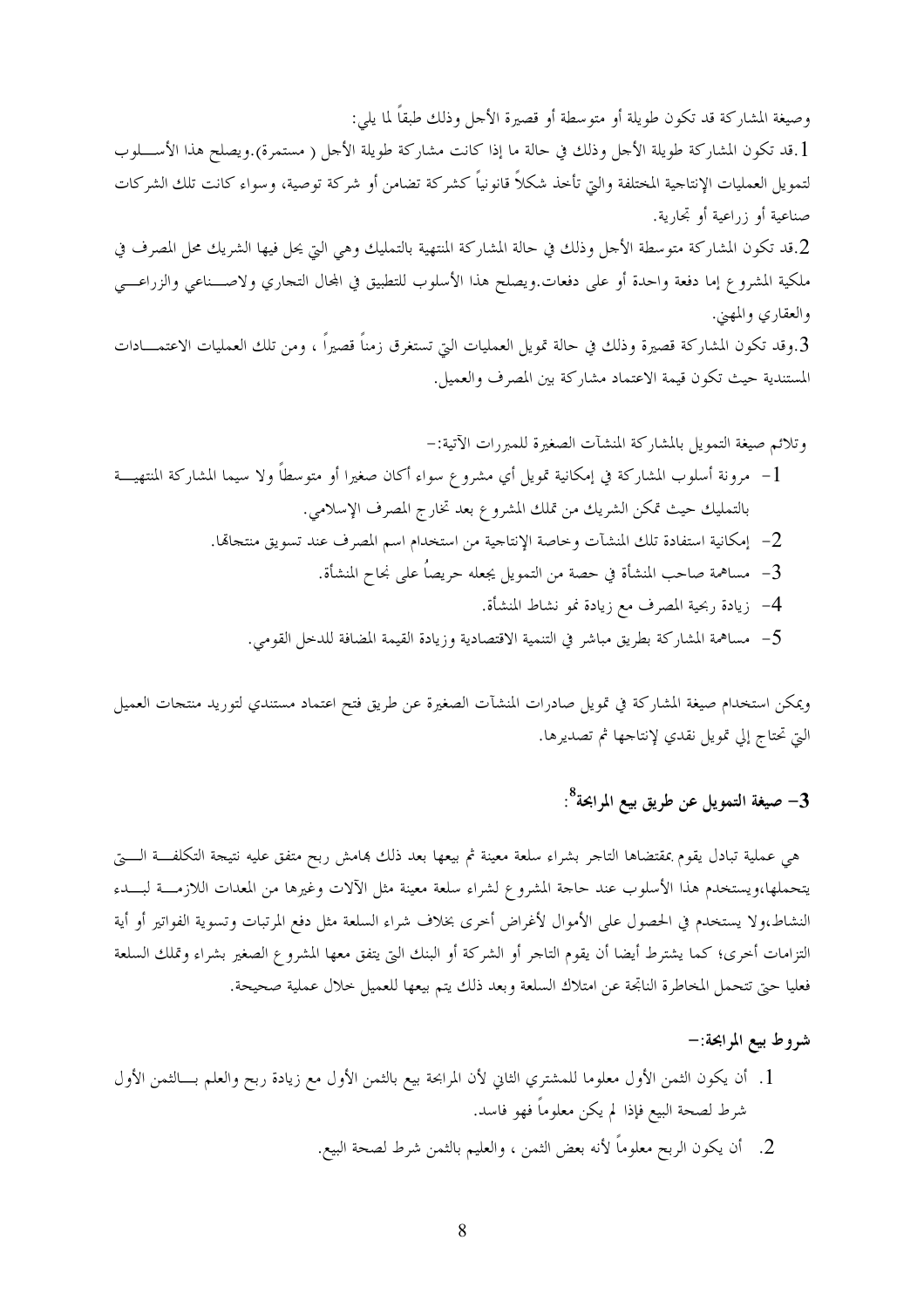3. ألا يكون الثمن في العقد الأول مقابلاً بجنسه من أموال الربا فإن كان كذلك اشترى المكيل أو الموزون بجنسه مثلا بمثل لم يجز أن يبيعه مرابحة. لأن المرابحة بيع الثمن الأول وزيادة والزيادة في أموال الربا تكون ربا لا ربحاً. 4. أن يكون العقد الأول صحيحاً فإذا كان فاسداً لم يجز.

تعتبر المرابحة من أكثر صيغ التمويل استعمالاً في البنوك الإسلامية وهي تصلح للقيام بتمويل حزئي لأنشطة العملاء الصناعية أو التحارية أو غيره، وتمكنهم من الحصول على السلع المنتحة والمواد الخام أو الآلات والمعدات من داخل القطـــر أو مـــن خارجه (الاستيراد).

وكذلك البيوع الدولية في البضائع حيث يوكل البنك شخصاً يشتري البضائع ثم يستلمها البنك ثم يبيعها للتاجر بربح متفق عليه .

أحكام وقواعد عقد المرابحة بناءً على المواعدة

والخلاصة أنه في عقد المرابحة يتحمل الممول المخاطرة الناتحة عن شراء السلعة والاحتفاظ بما لفترة معينة ثم بيعها بعد ذلك بعد إضافة مبلغ معين عليها كعائد مقابل المخاطرة،وهكذا ينتج الربح من حدمة حقيقية تنطوي على مخاطرة.وفي حالـــة تعثـــر المستخدم النهائي(المشروع الصغير)فان الممول لا يملك حق الرجوع إلا على البضاعة الممولة ولا يمكـــن فـــرض رســـوم أو جزاءات على أساس المبلغ القائم، وهذا يعنى أن المبلغ الذى سيتم تسديده لا يزداد بمرور الزمن مثل القروض التقليدية.

وحتى تحقق المرابحة الهدف المطلوب منها وهو المساهمة في تنمية المنشآت الصغيرة يجب أن قمتم بتمويـــل شــــراء الوحــــدات الإنتاجية ( خطوط الإنتاج ) أو شراء المواد الخام ومستلزمات التشغيل التي تستخدم في صناعة المنتجات النهائية.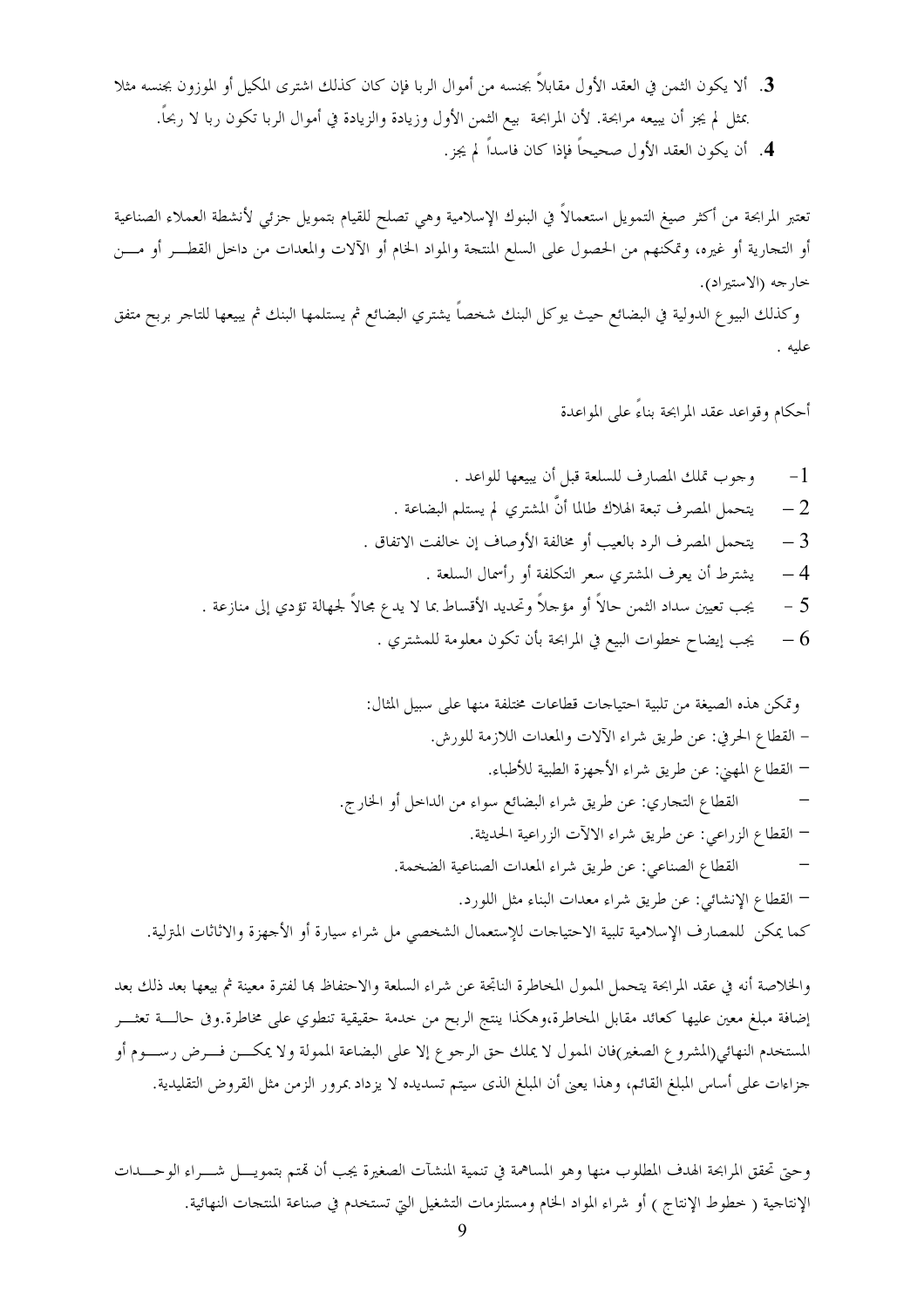والمرابحة بمذا يمكن لها أن تلعب دورا حيويا في دعم نشاط المنشآت الصغيرة باستخدامها كصيغة لتوفير مستلزمات الانتساج لتلك المنشأت هذا من حانب،وفي تصريف منتجالها الى الأفراد والمؤسسات المتوسطة والكبيرة التي ترغب في شراء منتجات بعينها فيمكن تلبيتة هذه الطلبات من انتاج المنشآت الصغيرة. وتتمثل مخاطر تلك الصيغة في تملك المنشأة الصغيرة للوحدة الإنتاجية أو استخدامها النهائي للمواد الخام ، حيث تمثل عملية المرابحة بيع وشراء وتملك، ثم تعثر سداد الأقساط في آحالها. ويمكن التغلب على تلك المخاطر عن طريق الحصول على ضمانات من جهات حكومية (طرف ثالث) مثل صندوق التنمية الصناعي بالمملكة العربية السعودية ، والذي يقدم ضمانات في حدود 75% من التمويل الممنوح للمنشآت الصغيرة وذلك ضمن برنامج " كفالة تمويل المنشآت الصغيرة والمتوسطة " والصادر بالقرار الوزاري رقم 1166 لعام 1425 ه من قبـــل معالى وزير المالية .

4– صيغة التمويل بالإجارة:

الإحارة من الناحية الشرعية هي عقد لازم على منفعة مقصودة قابلة للبذل والإباحة لمدة معلومة بعوض معلوم،وبذلك فهي عملية يتم بمقتضاها نقل حق الانتفاع بملكية معينة من شخص قد تكون (شركة متخصصة فى تـــأجير الأصــــول اللازمــــة للمشروعات الصغيرة) الى شخص آخر (المشروع الصغير) مقابل إيجار متفق عليه، وبمعنى آخر فان الإحارة تعني إعطاء حق الانتفاع على أصل معين وليس المقصود إعطاءه مقابل للمجهود الانساني.وتبدو السمة المميزة لهذا النوع من المعساملات في الاحتفاظ بملكية الأصول حتى يمكن تأجيرها عندما تنتهى مدة الاجارة السابقة وذلك لضمان عدم بقاء الأصول عاطلة لفترة طويلة وذلك من ناحية الشركة المؤجرة،وتسهيل الحصول على الآلات والمعدات اللازمة للمشروع الصغير وعدم تحمله مبالغ تفوق إمكانياته وخاصة في بداية ممارسته للنشاط.

وتستخدم صيغة الإحارة بالمصارف الإسلامية تحت مسمى " التأجير مع الوعد بالتملك " وذلك تطبيقا لقرار مجمع الققـــه الإسلامي الدولي رقم 110 الصادر في دورته الثانية عشر التي عقدت في مدينة الرياض بالمملكة العربية الـــسعودية حــــلال الفترة من 23 /28 / سبتمبر / 2000 والذي ينص على ضرورة الفصل بين عقد التأجير وبين عقد التمليك حيث أن لكل عقد حقوق وإلتزامات لدى الأطراف تختلف بإحتلاف القعدين بحيث يتم أولاً توقيع عقد الإحارة وفي نماية مدة التأجير يتم توقيع عقد البيع وإنتقال الملكية للعميل. <sup>9</sup>

– الضوابط الشرعية للإيجار المنتهي بالتملك $^{10}$ أُولاً: أنه يجب أن تكون السلعة المتفق على إجارها أو بيعها مملوكة للمؤجر أو للبائع وقت التعاقد. ثانياً: انه يجب أن تكون مقبوضة — ويكفى في مثل هذه السلع التي تأخذ حكم العقـــار "في كونما يُؤمن فيها الهــــلاك غالباً" — انم يكون قبضها بالتخلية بين المبيع والمشتري بحيث يتمكن من الانتفاع بعه والتصرف فيه.

أنه يجوز أن يجتمع عقد الإيجار مع عقد البيع على رأي المالكية والحنابلة والشافعية (إذا كانا صفقة واحدة) وابسن ثالثاً: تيمية والإمامية، وحينئذ يراعي تطبيق أحكام كل عقد عليه.

رابعاً: أنه يجوز اشتراط صحيح أو أكثر في العقد، والشرط الصحيح هو الذي يحقق مصلحة العقد أو مصلحة المتعاقدين وألا يناقض المقصود الأصلي من العقد، ولا يخالف نصاً شرعياً من كتاب أو سنة، ولا يؤدي إلى محظور شـــرعي، ولا إلى غرر، ولا إلى ما يستحل الوفاء به.

خامساً: أنه يجوز تعليق عقود المعاوضات المالية على شرط ملائم للعقد أخذاّ برأي الإمام احمد، وابن تيمية.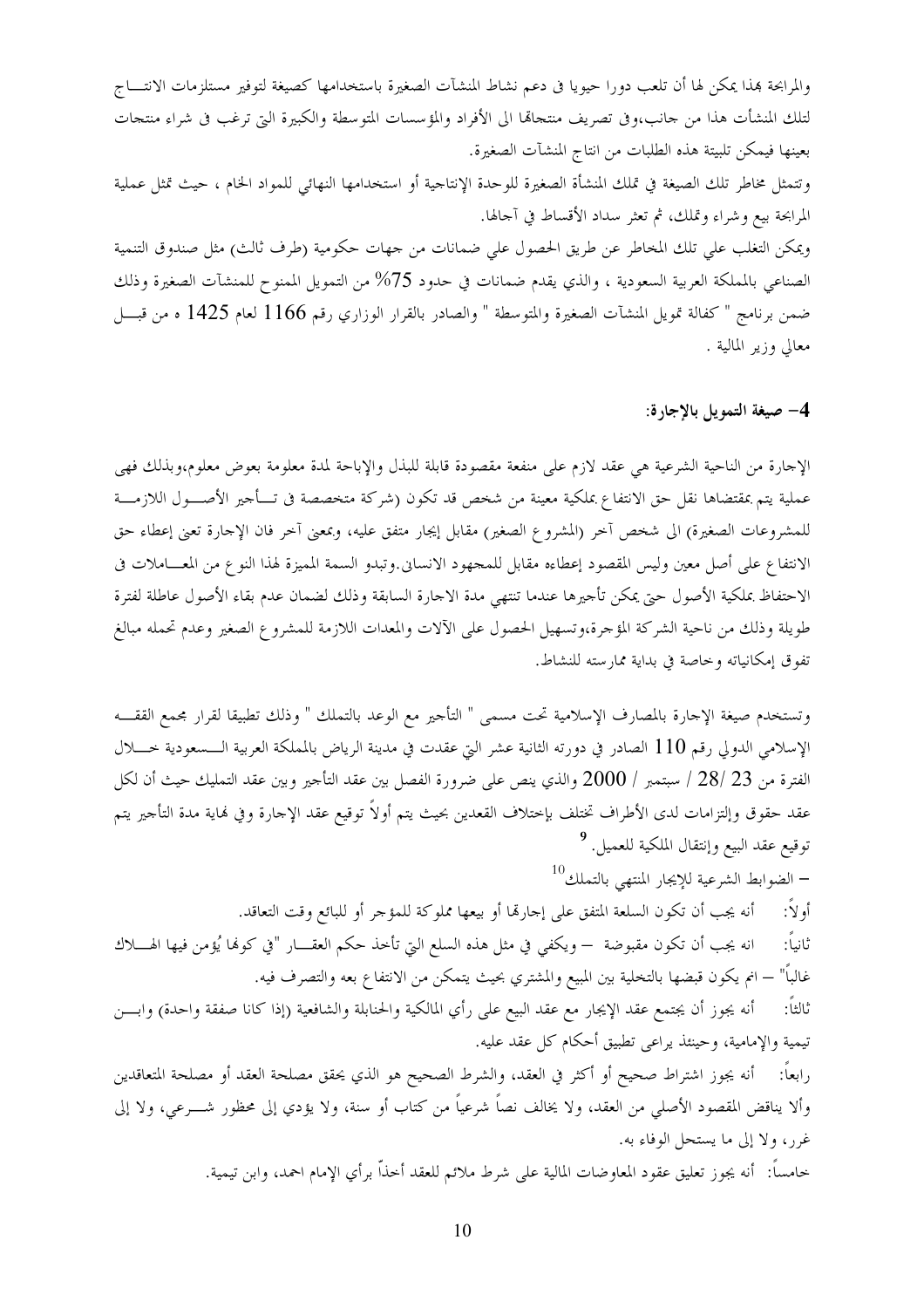سادساً: ۖ أن الوعد بالبيع أو الإجارة أو غيرهما من العقود والتصرفات يكون ملزماً لمن صدر منه، إذا كان الموعد قد دخــــل بسبب هذا الوعد في شيء. أخذاً بالرأي المشهور عند المالكية.

ويتم نقل الملكية للعميل عن طريق إحدى الصور التالية:– إقتران عقد التأجير مع عقد هبة العين للمستأجر معلقاً على سداد كامل الإجرة ، أو وعد بالهبة بعد سداد كامل  $-1$ الإجرة.

عقد إحارة مع إعطاء المالك الخيار للمستأجر بعد الإنتهاء من وفاء جميع الأقساط الإيجارية المستحقة حلال المدة  $-2$ من شراء العين المأخوذة بسعر السوق عند إنتهاء مدة الإجارة.

> عقدإجارة مع إقترانه بوعد بيع العين المؤجرة بعد سداد كامل الإجرة.  $-3$

عقد إجارة ويعطى المؤجر للمستأجر حق الخيار في تملك العين المؤجرة في أي وقت يشاء.  $-4$ 

وتعد صيغة التمويل بالإحارة مع الوعد بالتمليك من الصيغ التي يمكن استخدامها في تمويل المنشآت الصغيرة للعديــــد مــــن الأسباب من أهمها $^{11}$ :–

- l أن المصرف يستطيع توفير وشراء أي وحدة إنتاجية لأي من المنشآت وتملكها ثم يعيد تأجيرها إلى تلك المنشآت مع احتفاظه بملكيتها وفي حالة تأخر تلك الوحدات عن السداد يمكن له أن يسترد الوحدة الإنتاجية ، ويعد تملك المصرف للوحدة الإنتاجية أحد أشكال الضمانات الهامة للمصرف ، وهو ما يعد تغلب على أهم معوقات تمويل المنشآت الصغيرة التي لا يتوافر لديها ضمانات.
	- 2- يمكن للمصرف أن يقوم بالتأمين التعاوين على تلك الوحدات الإنتاجية ضد المخاطر الجسيمة .
- 3– يمثل القسط الإيجاري لتلك الوحدات الإنتاجية بالنسبة للمنشآت الصغيرة مصروفاً دورياً يمكن للوحـــدة تحملـــه شهرياً.
	- 4- يمكن للمصرف أن يستأجر تلك المعدات ثم يعيد تأجيرها للمنشآت الصغيرة.

وتناسب صيغة التمويل عن طريق التأجير مع الوعد بالتملك المنشآت الإنتاجية الصغيرة والتي تحتاج إلى خطوط إنتاج مثـــل المطابع ومصانع التعبئة والتغليف ، وكذلك المنشآت التي تحتاج إلي الأحهزة والمعدات مثل المعامل الطبية.

#### 5– صيغة التمويل بالسلم:

وهو عملية بيع سلعة يتعهد فيها البائع بتوريد بعض السلع المعنية للمشترى فى تاريخ مستقبلي مقابل مبلغ محدد مقدما ويدفع بالكامل فى الحال.وهنا يتم دفع المبلغ نقدا ولكن يتم تأحيل توريد السلعة المشتراة، ويصلح هذا الأسلوب لتمويل العمليات الزراعية حيث يتم التعامل مع المزارعين الذين يتوقعون الحصول على سلع وفيرة أثناء الحصاد سواء من محاصيلهم أو محاصيل غيرهم حيث يمكنهم شراؤها وتسليمها إذا تعثر محصولهم،والغرض الأساسي من هذا الأسلوب هو تلبية المشروعات الزراعية الصغيرة الذين بحاجة الى تكاليف زراعة محاصيلهم حتى ميعاد جني المحصول.كما تلائم المنشآت الإنتاجية التي تقوم بإنتساج وحدات إنتاجية كمنتج فمائي أو وحدات تستخدم في مراحل إنتاجية أخرى لشركات كبيرة مثل إنتاج بعــض مكونـــات السيار ات..

وتعدد محالات تطبيق عقد السلم ومنها ما يلي $^{12}$ :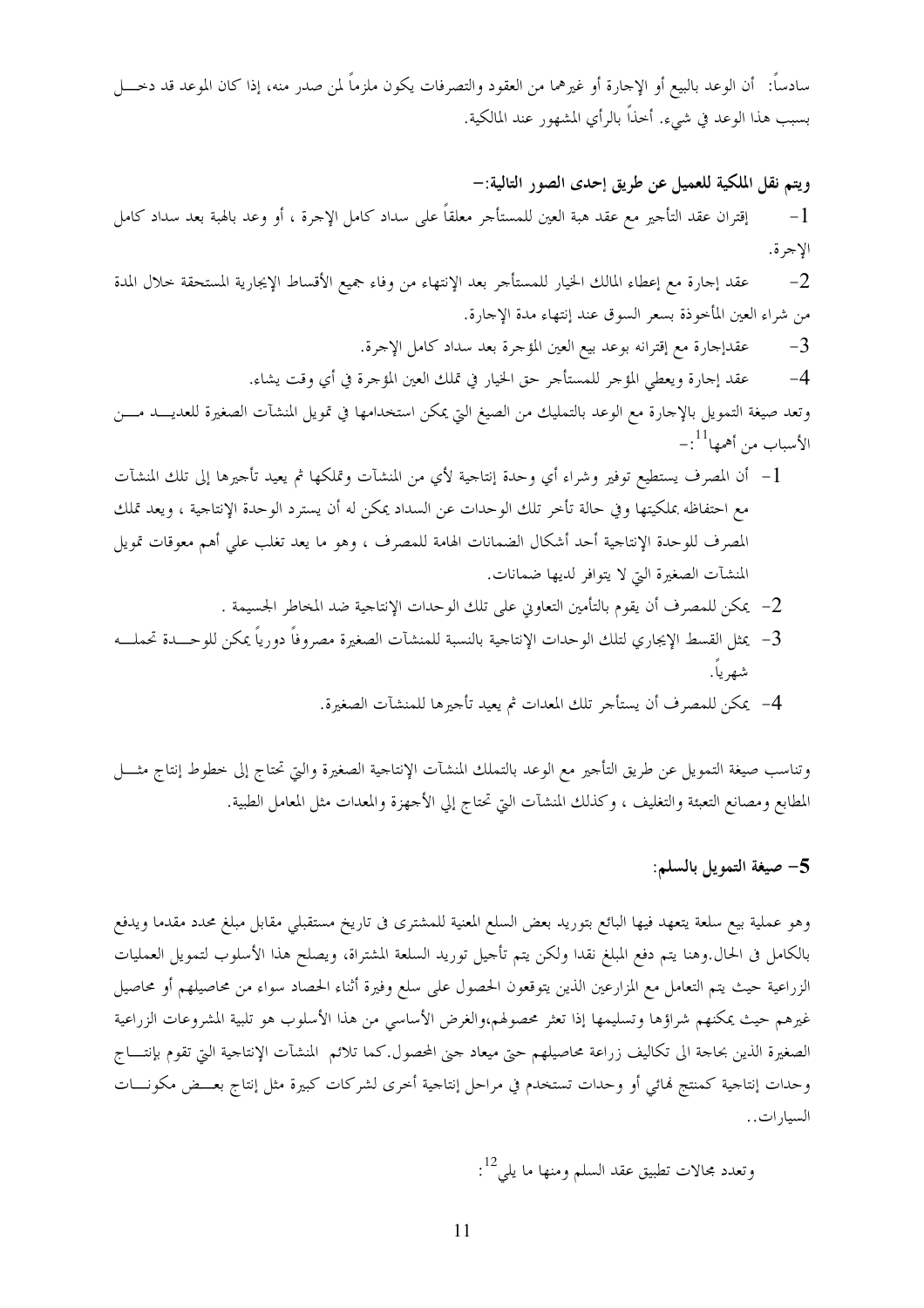(1) يصلح عقد السلم لتمويل عمليات زراعية مختلفة، حيث يتعامل المصرف الإسلامي مع المزارعين الذين يتوقع أن توجد لديهم السلعة في الموسم من محاصيلهم أو محاصيل غيرهم التي يمكن أن يشتروها أو يسلموها إذا أخفقوا في التسليم من محاصيلهم، فيقدم لهم بمذا التمويل نفعاً بالغاً ويدفع عنهم مشقة العجز المالي عن تحقيق إنتاجهم.

(2) يمكن استخدام عقد السلم في تمويل النشاط الزراعي والصناعي، ولا سيما تمويل المراحل الـــسابقة لإنتــــاج وتصدير السلع والمنتجات الرائجة، وذلك بشرائها سلماً وإعادة تسويقها بأسعار مجزية.

(3) يمكن تطبيق عقد السلم في تمويل الحرفيين وصغار المنتجين الزراعيين والـــصناعيين عـــن طريـــق إمــــدادهم بمستلزمات الإنتاج في صورة معدات وآلات أو مواد أولية كرأس مال سلم مقابل الحصول على بعض منتجـــاقمم وإعــــادة تسويقها.

ويمكن للمصرف الإسلامي أن يقوم بتمويل تلك المنشآت الصغيرة بصيغة السلم عن طريق ما يل<sub>ى</sub><sup>13</sup>:– l – يقوم المصرف الإسلامي بشراء إنتاج المنشآت الصغيرة بعقد السلم الأصلي (دفع نقدي واستلام مؤحل) مما يوفر

- سيولة نقدية لتلك المنشآت.
- \_<br>2- عقد اتفاقيات مع الشركات الكبيرة التي تستخدم إنتاج المنشآت الصغيرة كمكونات لمنتجها النهائي على بيعها لهم عن طريق عقد (السلم الموازي).
- 3– في حالة قيام المنشآت الصغيرة بإنتاج منتج لهائي تقوم المصارف الإسلامية بالاتفاق مع بعض عملائها (الموزعين) على بيع تلك المنتجات لهم أما سلم موازي أو مرابحة.

ويمكن استخدام صيغة التمويل عن طريق بيع السلم لتمويل المنشآت الإنتاجية الصغيرة والتي تحتاج إلى تمويل رأس المال العامل (مواد خام ، رواتب ، مصروفات تشغيلية ) سواء كانت تقوم بإنتاج منتج فمائي (استخدام فمائي) أو منتجــــات وســــيطة تستخدم كمكونات لمنتجات أحرى وكذلك في تمويل المشروعات الزراعية.

 $^{14}$ صيغة التمويل بالاستصناع $^{-6}$  .

الاستصناع هو النوع الثاني من البيع والذي يتم فيه تبادل السلغة قبل تواحدها.ويعرف الاستصناع بأنه عقد مع صانع على عمل شئ معين في الذمة وهو من عقود البيو ع.ويعني أن يطلب من الصانع تصنيع سلعة معينة واذا قام بصنع السلعة المطلوبة وتسليمها تتم حالة بيع الاستصناع.ولكن من الضروري لاتمام هذا البيع أن يكون السعر محددا وباتفاق الطـرفين وتكــون مواصفات السلعة مطابقة لما تم الاتفاق عليه بينهما. وقد ذهب الحنفية إلى جواز عقد " الاستصناع " استحساناً كما ذهب إلى جواز التعامل بعقد الاستصناع أيضاً مجمع الفقه الإسلامي التابع لمنظمة المؤتمر الإسلامي.ومحل عقد الاستـــصناع هـــو الأشياء والسلع التي يدخلها التصنيع في أي مرحلة من مراحل انتاجها.فهو يمكن تطبيقه على كل ما دخلت فيه الصنعة سواء أقام بذلك الصانع بيده أم قامت به الآلات في المصانع بشرط أن تتوافر الشروط الخاصة بالاستصناع.وهذا تتسع مجـــالات استخدام صيغة الاستصناع في الاقتصاد المعاصر،فالاستصناع يطبق في مجالات عديدة ويكون بديلا شرعيا للتمويل بالفائدة في كثير من المحالات التي يحتاج فيها الى تمويل المشروعات الصناعية،وذلك عن طريق تمويل المنتجين والصناع بما يحتاجون اليه من أموال في صورة أثمان لمنتجاهم.

ويمكن للمشروعات الصغيرة الاستفادة من صيغة التمويل بالاستصناع من حلال: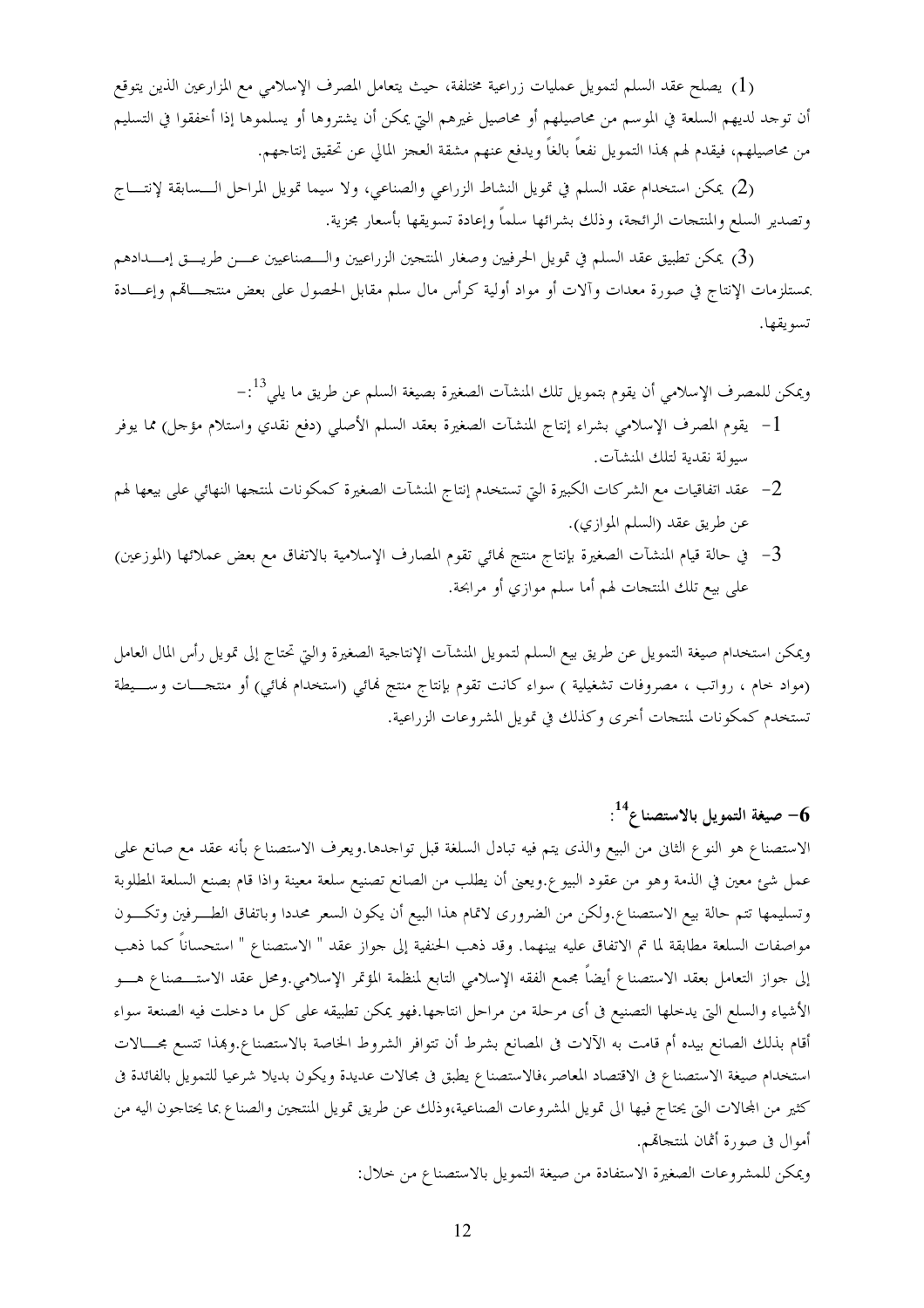- المساهمة في إنشاء وحدات حديدة لم تكن موجودة مثل تصنيع خطوط إنتاج حديدة أو إنشاء مباني سكنية إلى غير ذلك ، وتناسب صيغة التمويل عن طريق البيع بالاستصناع المنشآت الصغيرة القائمة والتي تريد التوسع في حجم أعمالها عن طريق زيادة خطوط الإنتاج الحالية أو إنشاء وحدات عقارية لوحدات التجميع إلى غير ذلـــك مــــن أساليب التوسع في المنشآت الصغيرة. فيمكن أن يتفق (المشروع الصغير) مع المصرف (شركة متخصصة فى التمويل بالاستصناع للمشروعات الصغيرة) على القيام بتصنيع ما يرغبه العميل (المشروع الصغير) من وحدات إنتاجية أو عقارية(عن طريق المصنعين) ثم تقسيط المبلغ على دفعات مع الحصول على ربحية .
- تمويل المشروعات الصغيرة وفقا لبرنامج معين يتم من حلاله تحديد سلع معينة بمواصفات محددة وتكليف أصحاب هذه المشروعات بانتاجها وتسليمها لاحدى الهيئات المتخصصة لتتولى تسويقها ويمكن هذا الشكل تمويل أصحاب المشروعات الصغيرة وتنمية أعمالهم وفقا لبرنامج معين لانتاج سلع يحتاجها السوق أو يحتاجها بعض المسشروعات المتوسطة والكبيرة الحجم.واذا تم التمويل بمذا الشكل فانه من الممكن استخدامه لتحديد أنواع المنتجات والاشراف على مواصفاتها بدقة والمساهمةبشكل مباشر في تسويقها،فيتخلص هذا أصحاب المشروعات الصغيرة مـــن معظـــم مشاكلهم التمويلية والتنظيمية والثقافية والتسويقية بدون التعرض لمخاطر الديون وفوائدها ومسشاكلها القانونيسة والاقتصادية.<sup>15</sup>

#### 7– صيغة التمويل عن طريق البيع بالعمولة:

يمكن للمصرف استخدام هذه الصيغة لتمويل العملاء الذين لديهم القدرة على تسويق المنتجات والمعرفة بسوق المنتحـــات ويمتلكون منافذ للتوزيع ولكن ليس لديهم إمكانات لشراء بضائع لتصريفها.

ويقوم المصرف بشراء تلك البضائع وإعطائها للعملاء على سبيل الأمانة لبيعها مقابل نسبة من الأرباح المحققة، وتناسب هذه الصيغة المنشآت الصغيرة ولا سيما فئة الشباب حيث تقدم السلع لهم لبيعها وتوريد ثمنها بعد البيع.

#### 8– صيغة التمويل عن طريق المزارعة:

وهي عبارة عن " مشاركة بين طرفين أحدهما يقوم بتوفير الأرض والآخر يزرعها والناتج مناصفة بين صاحب الأرض ومن زرعها، ولذلك فهي نوع من أنواع المشاركة الإسلامية.

وتعد صيغة التمويل عن طريق المزارعة من أهم الصيغ التي يمكن استخدامها لتمويل القطاع الزراعي خاصـــة إذا علمنـــا أن الوطن العربي يستورد 75% من احتياجاته الغذائية من الخارج رغم توافر مساحات شاسعة قابلة للزراعة، ولقد نجح تطبيق هذه الصيغة في السودان وباكستان وأحدثت تنمية زراعية فعالة.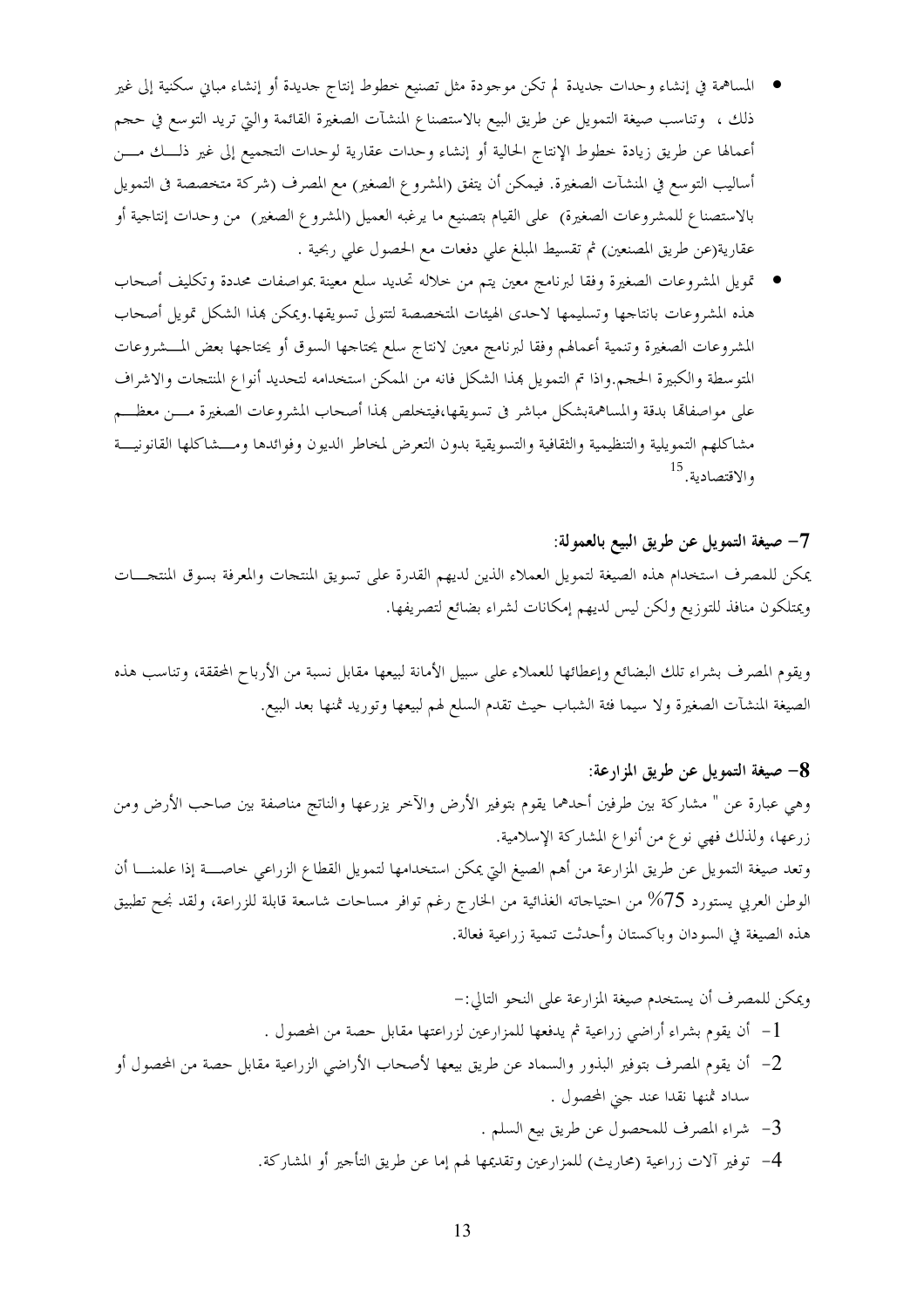بعد ذلك الاستعراض الموجز لعدد من صيغ التمويل الاسلامي التي تناسب معظم المنشآت الصغيرة حيث يختار صاحب كل منشأة الصيغة التي تناسبه وتتفق مع ظروفه وإمكاناته وهذا أفضل وأحدى من نظام التمويل القائم على الفائدة والـــذي ثبت فشله في تمويل معظم المشروعات الصغيرة.فانه تحدر الاشارة الى أنه يمكن أن تتكامل هذه الصيغ مع بعضها البغض،فعقد المرابحه يكون قائما على اساس شرء سلع ومواد فحسب للمشروع الصغير لا تلبي الحاجة الى دفع الاجور والسيولة الازمـــة للانفاق على الانتاج بينما يتيح الاستصناع توفير التمويل للتكاليف المتغيره مثل الاجور والنفقات الادريه الاخري.كمـــا ان السلم يشترط لصحته تعجيل دفع الثمن اما في الاستصناع فلا يشترط ذلك اذ يصح الاستصناع مع تأجيل دفع الثمن كله او بعضه.ويمكن ايضا ان تتكامل صيغ التمويل الاسلامي للتحقيق ارباحا اضافيه لا تتحقق عند تطبيق كل عقد منفردأ، فيمكن الجمع بين عقد الاستصناع وعقد المرابحه حيث يمكن القيام باستصناع بضائع معينه يحتاجها السوق ثم عند تسليمها يمكن ان تباع مرابحه كما يمكن الجمع بين عقد الاستصناع وعقد المشاركه وذلك بمشاركه صناع مختصين وعند ذلــك يــتم عقـــد استصناع للشركات التي هو طرف فيها. ايضا يمكن الجمع بين عقد الاستصناع وعقد السلم وذلك عندما يشترط في البيــع الاول دفع الثمن في مجلس العقد اما البيع الثاني فلا يشترط فيه دفع الثمن في المجلس. وقد قامت مجموعه بنك النيلين بالسودان بالجمع بين عقدي الاستصناع والمرابحه حيث قامت بتمويل الصناعات الصغيره مثل معاصر الزيوت ومعامل صناعة الصابون وتقوم المحموعه بالاتفاق مع اصحاب الورش على الاسعار والكميات المطلوبه وتواريخ تسليم المعاصر او المعامل مثلا وهنـــا تكون مجموعة بنك النيلين مستصنعا والطرف الاخر صانعا وبدورها تقوم المحموعة ببيع هذه المعاصر والمعامـــل الي صــــغار المنتجين والمهنيين وبعض الجهات الرسميه مثل صناديق التكافل الاجتماعي الحكوميه والاهليه وبذلك تكون المحموعة مستصنعا من جهه وبائعه وفق صيغة المرابحه من جهه احري.هذا وقد كونت المحموعه شركه لهذا الغرض تقوم بالتعاقد مع الجهـــات المصنعه على تجهيز ماهو مطلوب من أدوات ومعدات صناعيه وفق عقد الاستصناع وبعد ذلك تقـــوم اقــــسام الاســـتثمار بالمجموعة بالترويج لهذه المنتجات وبيعها بصيغة المرابحه16.ومن حلال المضاربة يمكن توظيف الموارد المالية لدى أصــحاب الكفاءات والخبرات المختلفة ممن لا تتوافر لديهم الموارد المالية اللازمة لتمويل مختلف أنشطتهم الاقتصادية والاستثمارية وليس الاقتصار على تمويل غرض محدد كما هو الحال في المرابحة أو السلم أو التأجير.ففي المرابحة مثلا تصلح لتمويل شراء أو توفير سلع ومعدات أو حامات للاتحار فيها.وفي التأجير يتم توفير معدات للمشروع دون توفير المواد الخام ورأس المال العامل.أما المضاربة فمن حلالها يتم توفير كافة الموارد التمويلية المطلوبة للمشروع سواء فى شكل رأس مال ثابت أو عامل لسذا فسان تكامل هذه الصيغ والمزاوجة بينها يعظم الأرباح ويوسع من فرص العمل.

رابعا: المعايير العامة لقبول مشروع صغير للتمويل الإسلامي :

وجوب وجود مجموعة من المعايير في ضوئها يتم قبول تمويل مشروع صغير بأحد الصيغ الإسلامية وتغطى هذه المعايير جانبين،الأول :الالتزام بالضوابط الشرعية،والثاني:الجوانب الائتمانية ممثلة في الربحية وتوفر المقدرة على سداد مديونية البنك<sup>17</sup>.

- معيار المشروعية: بمعنى أن يكون نشاط المشروع الصغير حلالاً طيباً يتوافق مع أحكام ومبادئ الشريعة الإسلامية.
- معيار الربحية: بمعنى أن يحقق هذا المشروع أرباحاً حتى يمكن العميل من سداد الالتزامات عليه حسب الوارد بدراسة الجدوى وكشف التدفقات النقدية.
- معيار المخاطر: أن تكون المخاطر المرتبطة بتنفيذ المشروع مقبولة في ضوء الأعراف ويمكن درأها أو التحقق من حدقما بأي أسلوب من أساليب التأمين المشروعة.
- معيار الضمان ضد التقصير والإهمال: بمعنى أن يقوم العميل بعض الضمانات الممكنة ضد إهماله وتقصيره وتعديه على التمويل وضياع الأموال.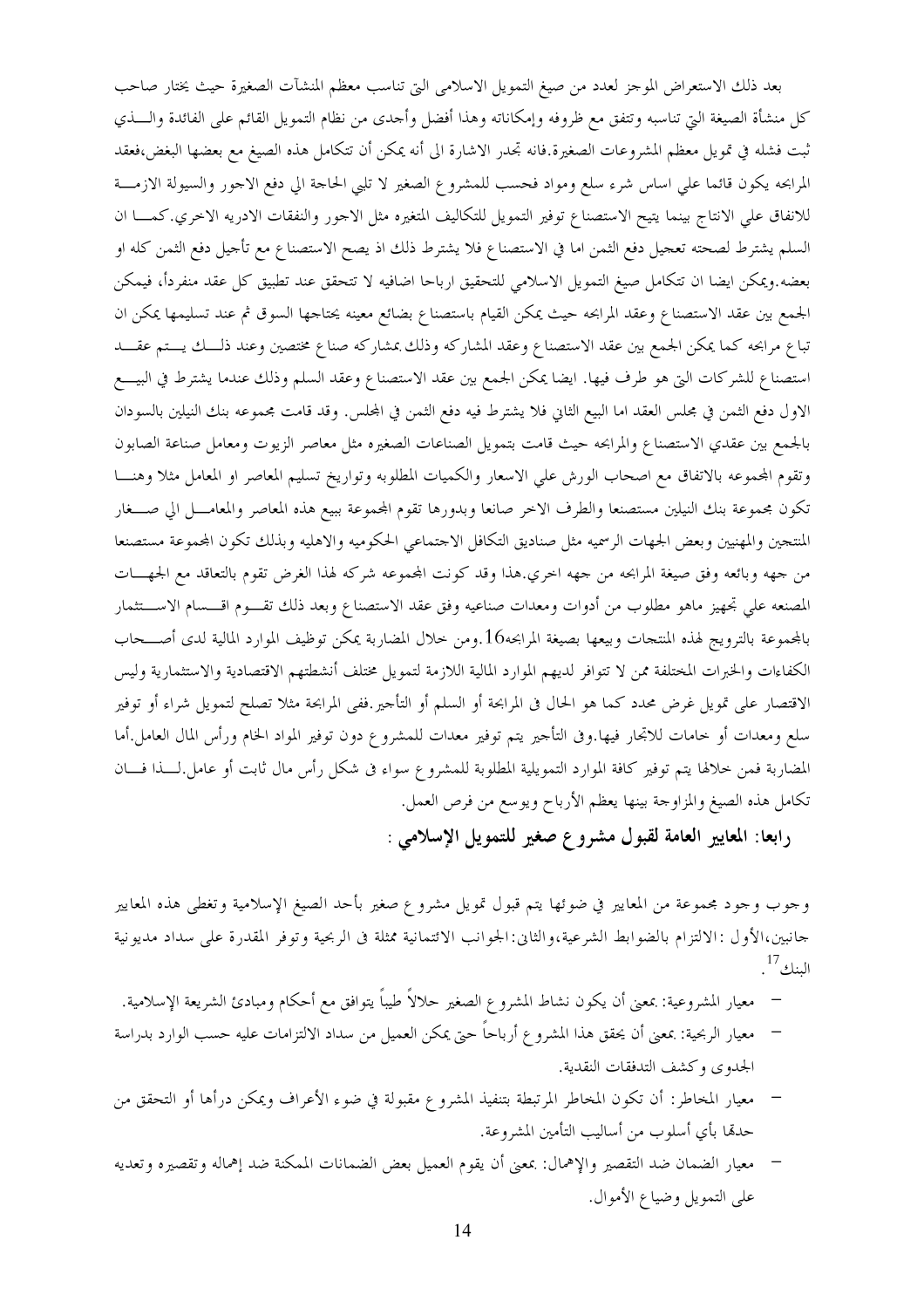- معيار حق المصرف من المتابعة والرقابة على المشروع: يجب أن يكون هناك اتفاق بين المصرف والعميل على حق الأول في إرسال ممثلين له لمتابعة سير تشغيل المشروع وإعداد التقارير اللازمة.
- معيار الكفاءة الفنية: بمدلول أن يتوافر في العميل شروط الخبرة والقدرة على تنفيذ المشروع حسب المتعارف عليه بالإضافة إلى توافر القيم الإيمانية والمثل الأخلاقية والمعلومات الطيبة عن العميل.
- معيار الخطة الاستثمارية: أن يتفق المشروع مع خطة المصرف الإسلامي الإستراتيجية في الاستثمار ولاسيما من  $\frac{1}{2}$ منظور التنمية الاقتصادية.
	- المعيار القانوين: أن يكون للعميل كيان قانوين وأهلية للتعاقد.

معايير أخرى حسب طبيعة كل مشرو ع.

## خامسا: مزايا صيغ التمويل الاسلامي:

- 1. بديل يقوم على أسس الشريعة الاسلامية يساهم فى توفير رؤوس الأموال وتـــدعيم القــــدرة التمويليــــة اللازمــــة للاستثمارات الضرورية لانتاج السلع والخدمات.
- 2. القيام بالاستثمار المباشر فى مشروعات إنمائية أو المشاركة فيها،أو القيام بتمويلها،وذلك بمدف اقامة مـــشروعات انمائية جديدة أو لتجديد واحلال مشروعات قائمة فعلا،مما يساهم في توســـيع الطاقـــة الانتاجيـــة في مختلـــف القطاعات،ويؤدي الى دفع عملية التنمية الاقتصادية والاحتماعية في الدولة.ويستلزم ذلك قيام هذه الاســـتثمارات على أسس عملية وخطط مدروسة،وقد توجد جهات متخصصة للقيام بدراسات حتى لا تتسم بالارتحال والتخبط.
- 3. المساهمة في تحقيق العدالة في توزيع الثروة،وذلك بتوفير التمويل اللازم لـــصغار المنـــتجين وأصـــحاب الخـــبرات والمشروعات الذين لا يملكون رؤوس الأموال الكافية لتنفيذ هذه المشروعات.
- 4. توفير بدائل متعددة أمام أصحاب رؤوس الأموال لاختيار مجال استثمار مدخراقمم الى حانب اختيار نظام توزيـــع الأرباح الذي يتلاءم مع ظروف كل منهم.
- 5. تحقيق التنمية المتوازنة والشاملة فى المحتمع وذلك بتنويع مالات الاستثمار وشمولها لقطاعات انتاحيــــة عديــــدة الى حانب انتشار المشروعات الاستثمارية في انحاء الدولة وهو ما يعني اتباع نظام اللامركزية في التنمية.
	- . الاعتماد على الموارد المحلية في انشاء وتوفير فرص العمل.

وعلى ذلك فانه يمكن القول بأن استخدام صيغ التمويل الاسلامي لتمويل المشروعات الصغيرة والمتوسطة يلعب دورا اقتصاديا هاما فهي تعمل على توسيع أنشطة هذه المشروعات ومن ثم المساهمة في تنمية الاقتصاد القومي وذلك من حلال:

• تحفيز الطلب على منتجات هذه المشروعات:فلا يشترط في عدد من هذه الصيغ توافر الثمن في الحال كما لا يتوافر في عدد آخر توافر المنتج في الحال فاذا افترضنا وجود رغبة لدى المستهلكين أو المنستجين على منتجات معينة لهائية أو وسيطة فان عدم توافر قيمة تلك المنتجات لا يمنع عقد الصفقات على شراء تلك المنتجات على أساس دفع الثمن فى المستقبل دفعة واحدة أو على اقساط،أيضا يمكن اتمام الصفقات بدفع قيمة هذه المنتجات مقدما على أن يتم تسليمها في المستقبل وفقا للشروط المتفق عليها.وينتج عــــن ذلك تشجيع الطلب على منتجات هذه المشروعات ولا يقف عدم توافر الثمن أو المنتج عائقا يحول دون اتمام عقد الصفقات مع هذه المشروعات.ولا شك أن تشجيع الطلب يدي الى استغلال المــوارد ورفـــع مستوى النشاط الاقتصادي وتوفير المزيد من فرص العمل وبالتالي تنشيط الطلب على منتجـــات هــــذه المشروعات واحداث الرواج الاقتصادي.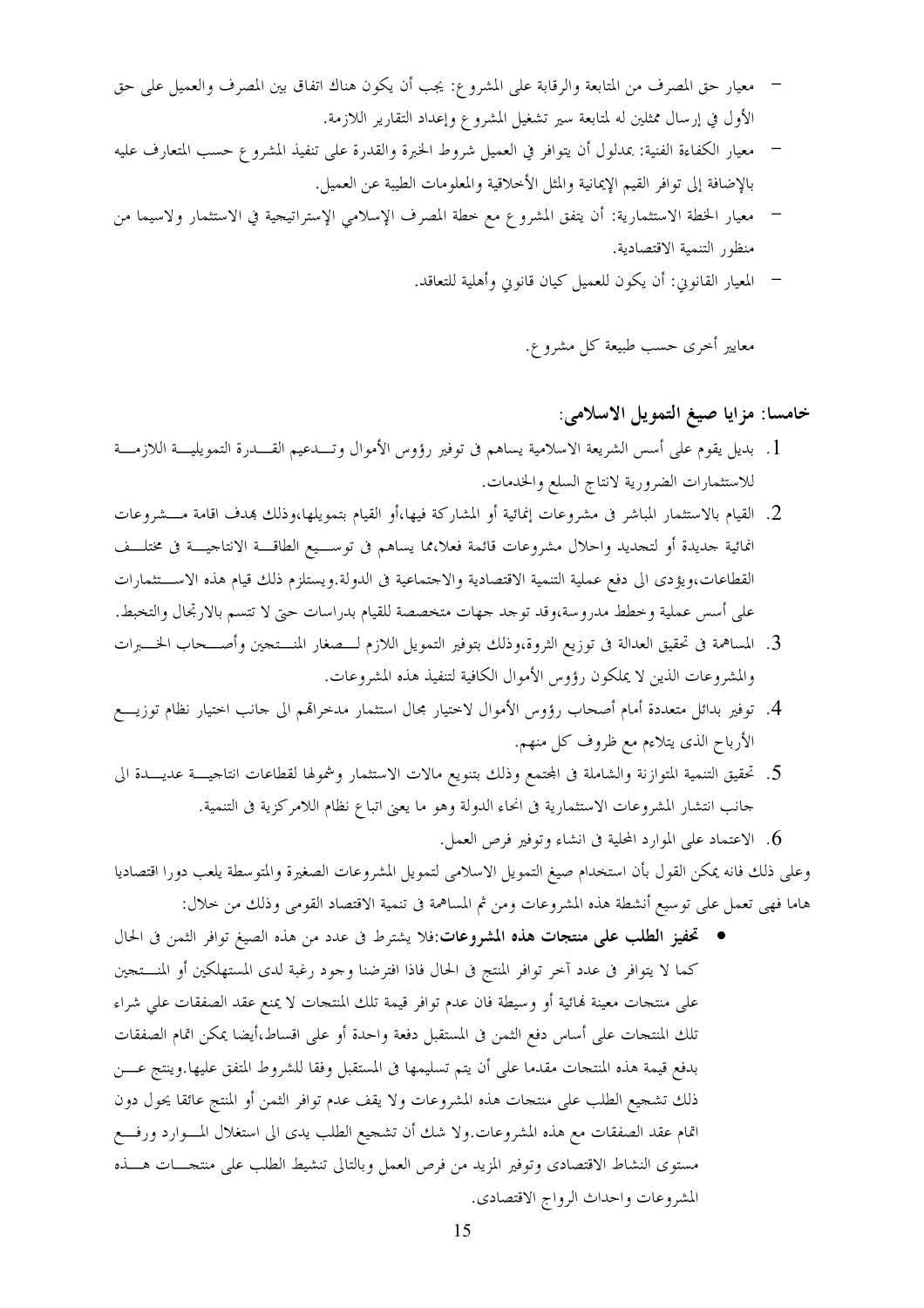- توفير التمويل الازم لهذه المشروعات: توفر هذه الصيغ تمويل التكاليف للمشروعات الصغيرة والمتوسطة ففي المرابحة مثلا تصلح لتمويل شراء أو توفير سلع ومعدات أو حامات للاتحار فيها.وفي التأجير يتم توفير معدات للمشروع دون توفير المواد الخام ورأس المال العامل.أما المضاربة فمن حلالها يتم تـــوفير كافـــة الموارد التمويلية المطلوبة للمشروع سواء فى شكل رأس مال ثابت أو عامل لذا فان تكامل هذه الـــصيغ والمزاوجة بينها يعظم الأرباح ويوسع من فرص العمل.كما أن لعقد الاستصناع دورا هاما في تـــشجيع هذه المشروعات من حلال توفير التمويل نتيجة دفع قيمة منتجاتما مقدما.ومع توافر التمويل تتاح الفرصة أمام هذه المشروعات للنمو والازدهار واستغلال الطاقات الانتاجية المتوفرة لها وضبط التكاليف واستقرار ظروف الانتاج.
- تخصيص واستغلال الموارد الاقتصادية:تتميز صيغ التمويل الاسلامي بالمشاركة فى الأرباح فهي تـــوفر المحال واسعا أمام اصحاب المهارات للابداع والتميز وتسخير مواهبهم فى الانتاج والابتكار دونما عوائق من اصحاب الأموال.وتشجع اصحاب المشروعات الصغيرة على بذل أقصى جهد مع حرصـــهم علـــي نجاح مشروعاقمم والارتقاء ها لأفمم شركاء في الربح الناتج وبذلك نضمن آلية ماهرة لتخصيص الموارد.
- ا**لقضاء على البطالة**:تسهم هذه الصيغ فى القضاء على البطالة من خلال استغلال الموارد المالية وتحقيـــق التكامل بين الخبرات ورأس المال

## سادسا: معوقات استخدام صيغ التمويل الاسلامي:

شهد قطاع التمويل الإسلامي معدلات نمو هائلة في السنوات الأخيرة، ويتمتع بإمكانيات كبيرة ليــــصبح بــــديلاً رئيــــسياً للاستثمارات التقليدية، فهو ينمو بمعدل 15% في السنة، ويقدّر بحوالي 3. 1 تريليون دولار أميركي. وعلى الرغم من ذلك فانه يمكن القول بأن التمويل الإسلامي يشكل مجرد نقطة في بحر القطاع المالي على مستوى العالم، وإمكانياته واعـــدة18. ويحتاج الناس إلى فهم أن قطاع التمويل الإسلامي هو وسيلة لمزاولة الأعمال بما يتوافق مع أحكام الشريعة. فهو بديل أخلاقي للاستثمار يتمتع بالتراهة، والمسؤولية الاجتماعية، إضافة إلى أنه وسيلة تساهم في تنويع محافظ المستثمرين.

وهناك معوقات عدة أمام نمو التمويل الإسلامي:

- فهو بحاجة لتعزيز أسس الشفافية، وإرساء بني تحتية مناسبة،حيث أن هناك فجوتين رئيسيتين في البنية التحتية. إن السوق الثانوي غير ملائم، ويحتاج إلى التغير لتحقيق النمو المستدام، كما أن هذه المسألة بحاحة إلى الوقوف عندها وحل مبتكر . و لا تتوفر أي مجموعة من المعايير المطبِّقة عالمياً.
- أضافة الى أن الكفاءات البشرية المؤهلة في قطاع التمويل في المنطقة مازالت غير كافية، وهذا تحد كبير أمام قطاع التمويل الإسلامي. فصيغ التمويل الاسلامي تحتاج في تطبيقها لنوعية خاصة من العاملين،لدرجة تجعل توافر هذه النوعية عقبة رئيسية تحول دون امكانية تطبيقها،وذلك لأن أنظمة عمل هذه الصيغ يمثل بناء فكريا حاصا مصدره التشريع والفقه الاسلامي ،كما أن آليات العمل ها تختلف عن أليات العمل في الأنظمة التي تعتمد سعر الفائـــدة ،الأمر الذي يستدعي ضرورة توافر كوادر مؤهلة تحيط بالقواعد والضوابط التي تحكم عمل هذه الصيغ .
- من جهة أخرى. يضيف البعض افتقار التمويل الإسلامي لآلية تقييم المخاطر، وفقدان عنصر التنوع والابتكار، إلى حانب عدم وحود تشريعات وقوانين واضحة وصريحة تحدد آلية عمل هذا القطاع، التي من شألها إخراج هــــذه الصناعة من مآزقها. فالإبداعات تأخذ مكانها في شتى أنحاء العالم، وفي المراكز المالية العالمية. لذلك فمن الضروري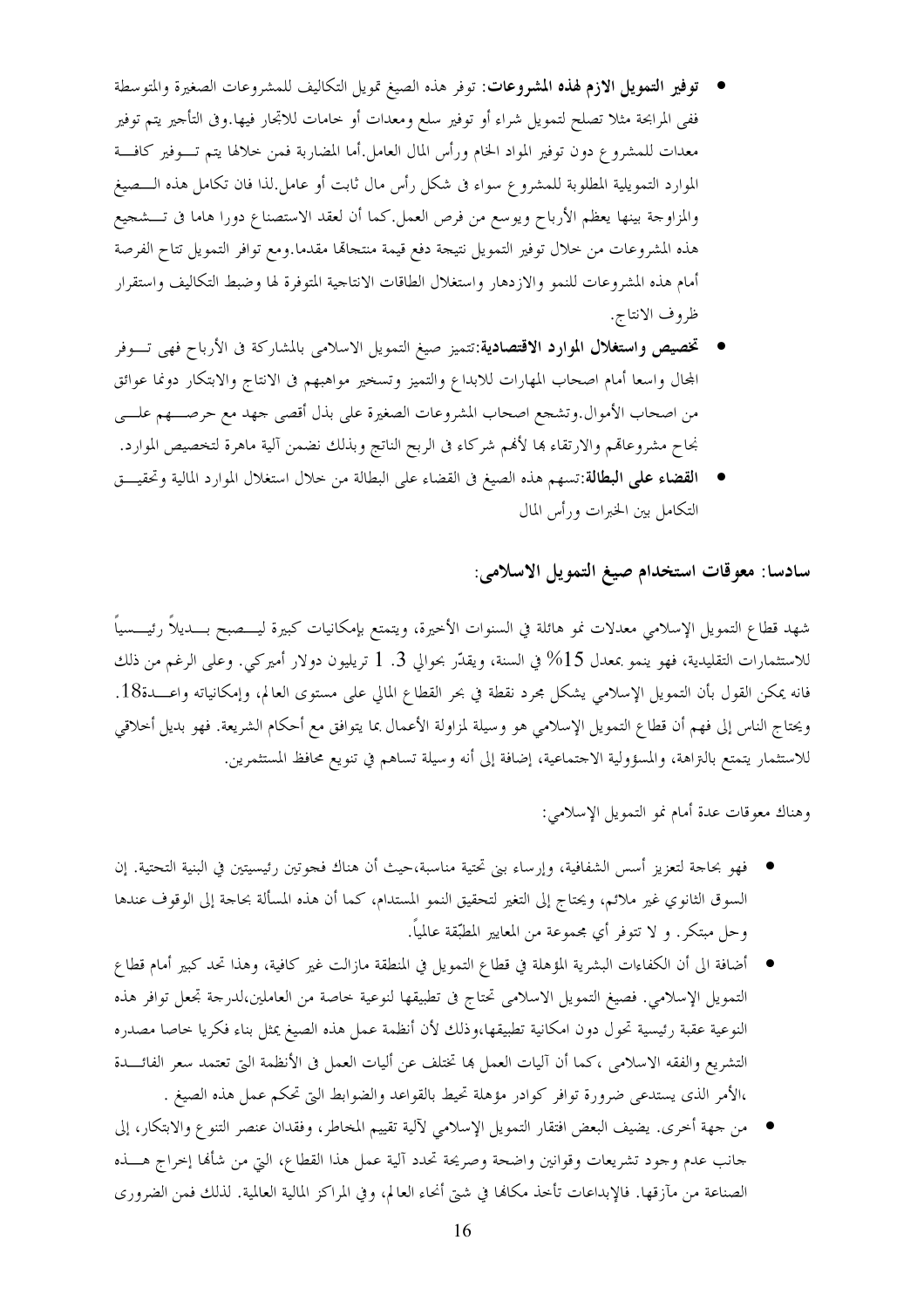وضع معايير لصيغ التمويل الإسلامي حتى نجعلها أكثر حاذبية للمستثمرين. وعندما يحصل القطاع على مقـــدار كبير حاسم، فسوف يحقق تلك المعايير العالمية.

- يلاحظ أيضا عدم وجود أي قانون واضح أو تشريع مفصل يحدد طبيعة عمل المنتجات المالية الإسلامية التي يـــتم طرحها. والتمويل المصغر أو التمويلات المالية البسيطة مهمة حداً نظراً للحاجة الــــتي يبــــديها بعـــض التجــــار والأشخاص المحتاجين للسيولة في تسيير أعمالهم، وهو أمر جيد في ظل التشريع الإسلامي الذي يقـــسم الــــربح والخسارة ويجب على هذه التشريعات ان تضم أفضل الممارسات وخطوط تفصيلية للمنتجات يتم استخدامها من قبل المشرعين إلى حانب ذلك على المشرعين أن يمتلكوا مجلس شريعة مركــزي أو راعــبي مـــستقل. وينقـــسم المتخصصون في الشريعة إلى قسمين الأول يتبع إلى باب الاحتهاد، الذي يبتكر بنية إسلامية حديدة، والمشرعون الذين يصدرون الفتاوي والأحكام على أسس ثابتة ومحددة سلفاً، وعلى المحتهدين العمل مع هذه المؤســـسات، بينما المشرعون مطالبون بتقديم النصح لهذه المؤسسات. وفي حال ضمان استقلالية هذين القسمين، فإننا سنضمن شفافية أكثر في الاستشارات المالية. اضافة الى ضرورة الابتكار الذي يواحه تحديات في قيمة البحوث والدراسات التي يتم صرفها على المنتجات التقليدية مقارنة بالإسلامية. فالتنو ع يفتح الباب واسعاً أمام العمــــلاء والجمهــــور للاختيار بسبب التنوع الذي سيجدونه.
- ان معظم البنوك التي قد تتعامل بمذه الصيغ تفتقد فهم وطريقة التعامل مع المشروعات الصغيرة والمتوسطة وتنظر لها على الها عالية المخاطر وغير مربحة ومرتفعة التكلفة لالها تحتاج الى موظفى ذوي مهارات عالية يستطيعون اتخاذ قرارات التعامل مع هذه المشروعات ، كما ان العائد منها قد يعتبر ضئيل ،بجانب ان هذه البنوك لم تؤهل نفسها لمثل هذا النوع ،ولديها ضعف شديد في الخبرات في التعامل مع هذه المنشآت، وتطبيق نظم المعلومات على هذه المشروعات ضعيف حدا بالاضافة الى ضآلة دراسات السوق والمنتحات التي يمكن ان تقدمها البنوك لهذه المنشآت.

الخاتمة:

وأخيرًا ،فانه لتعظيم الاستفادة من صيغ التمويل الاسلامي في تنمية قطاع المشروعات الــصغيرة وتعزيـــز قدرتـــه ا**لتنافسية ،فان** الأمر يتطلب تبني إستراتيجية طويلة الأحل لتنمية المؤسسات الصغيرة والمتوسطة لتوفير شبكة منشآتية فعّالة. ويعتبر تحسين البيئة الكلية للاستثمار والعمل على الإصلاح المالي وإزالة المعوقات الناتجة عن اختلالات السوق، وتخفيض كلفة أداء الأعمال، وتسهيل الإحراءات واستكمال الأطر التشريعية والتنظيمية والإحرائية وتحسين القدرات التنافسية وتوفير الحوافز وتفعيل التعاون بين القطاعين العام والخاص من عوامل تحسين المناخ الاستثماري الذي تتطلبه المؤسسات الصغيرة والمتوسطة لبناء قد, الها.

وفي إطار موضوع التمويل، يتطلب العمل في الاتحاهات التالية:

- تعزيز قدرة مكوّنات النظام المالي الاسلامي من سوق مالية موسعة ومنشآت تمويلية متخصصة لأكبر شريحة ممكنة وللأحجام التمويلية المختلفة.
- العمل على توفير تشريعات وقوانين أو أطر تنظيمية تعمل على الاستفادة من صيغ التمويل الاسلامي في تمويــــل المشروعات الصغيرة والمتوسطة.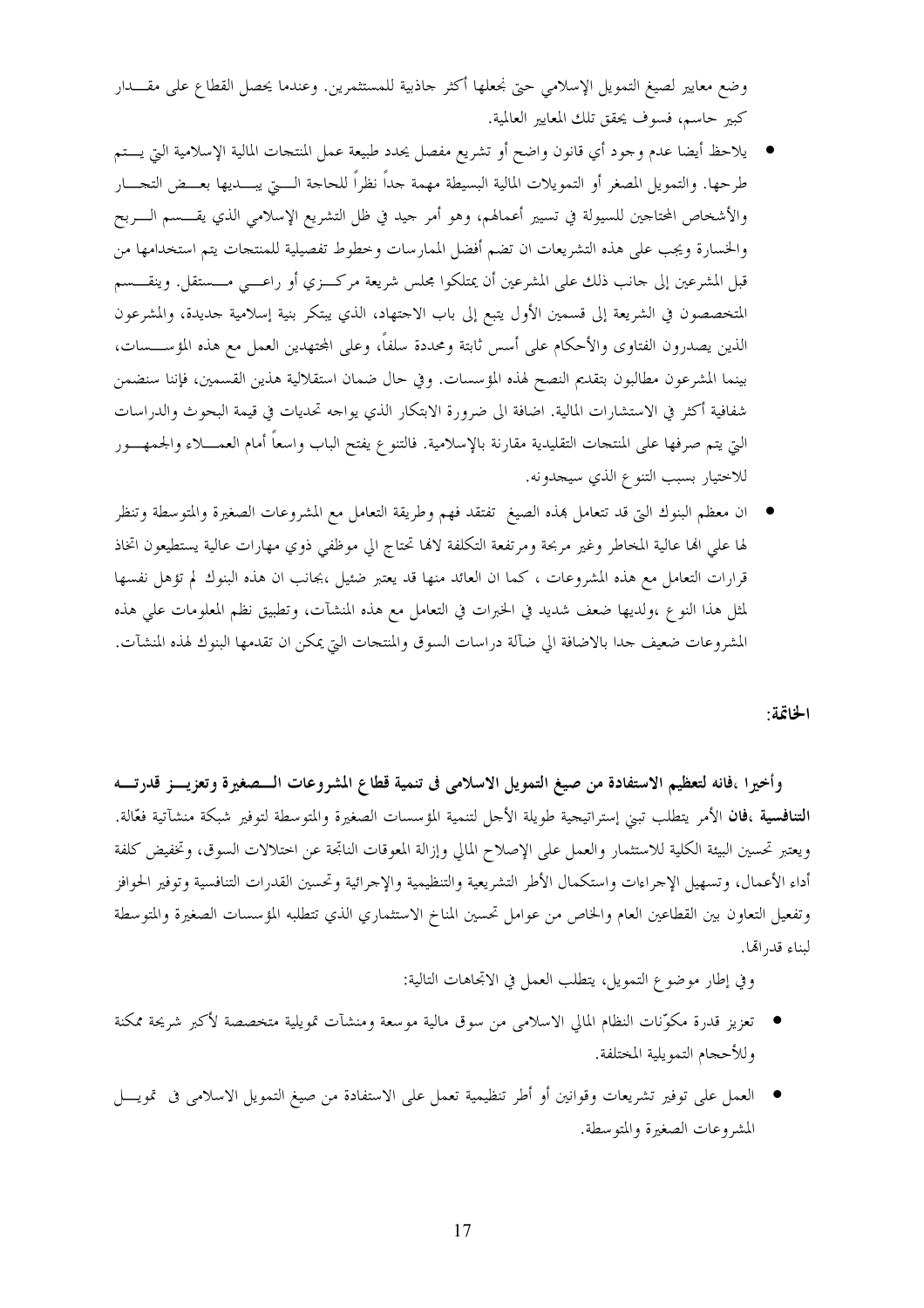- تشجيع إقامة مؤسسات اسلامية عامة أو خاصة تعني لضمان مخاطر التمويل بالصيغ الاســــلامية للمــــشروعات الصغيرة والمتوسطة –والتي تعاني في كثير من الأحيان صعوبات في الحصول على قروض من المصارف التجارية دون توفير كفالة شخصية– لتحفيز وتشجيع المصارف والمؤسسات المالية لتفعيل تلك الصيغ.
- توفير الدعم والتدريب لأصحاب المشروعات الصغيرة والمتوسطة في وسائل الحصول على تمويل بواســــطة الــــصيغ الاسلامية، وأوجه الشروط اللازمة للحصول عليها والجهات الضامنة والكافلة لها، وتوجيههم على كيفية إنـــشاء المؤسسات وتحضير الملفات الضرورية لاستفادة من هذه الصيغ، وتقديم الدعم والإرشاد بالتسويق للمنتج بحيث لا يكون هناك انقطاع في العملية الإنتاجية والتسويقية وبالتالي في العملية التمويلية.
- دعوة البنوك المركزية في الدول العربية إلى تبني تنشيط دور صيغ التمويل الاسلامي وأنشطتها وتشجيع إنشاء بنوك وشركات متخصصة لتمويل المشروعات الصغيرة والمتوسطة بصيغ التمويل الاسلامي.
- تغيير منهج العمل المصرفي التقليدي إلى مناهج أكثر حداثة في تقديم منتجات تخدم المشروعات الصغيرة والمتوسطة وتعمل على تنويع أساليب التمويل وتوجيهه نحو القطاعات الإنتاجيـــة والاســـتثمار في تكنولوجيـــا المعلومــــات والاتصالات.

<sup>1</sup> برنــــــامج أســـــــاليب الاســــــتثمار الإســــــــلامي في المحــــــالات المـــــصرفية والتجاريـــــــة،ص ص 9−10 .متـــــــاح في: www.mcca.com.au/docs/Sharia%20INfo.doc

<sup>2</sup> محمد البلتاجي ،صيغ مقترحة لتمويل المنشآت الصغيرة والمعالجة المحاسبية لصيغة المشاركة المنتهية بالتملك، المؤتمر السنوي الثاني عشر،للأكاديمية العربية للعلوم المالية والمصرفية تحت عنوان:دور المصارف والمؤسسات المالية والاقتصادية في ترويج وتمويل المنشآت السصغيرة والمتوسسطة،المملكة  $17-16$  الأردنية الهاشمية $-$  عمان ،2 $-29-2005/5/3$ م،ص

3 تجدر التفرقة بين المضاربة فى البورصة والمضاربة الشرعية ؛ فالمضاربة بمفهومها العصرى المستخدم فى بورصة الوراق المالية أبعد ما تكون عـــن المضاربة الشرعية،اذ لا يكاد يجتمعان الا فى حروف مسمى كل منهما فقط،فالمضاربة فى البورصة تعنى المخاطرة بالبيع والشراء بناء على التنبـــؤ بتقلبات الأسعار بغية الحصول على فارق الأسعار،وقد يؤدى هذا التنبؤ اذا أحطأ الى دفع فروق الأسعار بدلا من قبضها.وتنصب عملية البيــــع والشراء على أدوات مالية على هيئة وثائق وأوراق تمثل حقوقا لحامليها والتزاما على مصدريها.أما المضاربة الشرعية فهي أسلوب لاستثمار المسال الذي يقدم من طرف ويقوم بالعمل من طرف أخر وفق شروط وضوابط شرعية متفق عليها مسبقا.راجع:

- احمد حابر بدران ،المضاربة وتطبيقاقما العملية الحديثة فى المصارف الاسلامية ،مع عرض لأهم النماذج المقترحة للتطبيق،رسائل بنـــك  $33$  الكويت الصناعي رقم 86 ،الكويت،سبتمبر 2006،ص
- عبد الهادى على النجار،الاسلام والاقتصاد:دراسة في المنظور الاسلامي لأبرزالعقبات الاقتصادية والاجتماعية المعاصرة،سلسلة عـــالم  $\sim$  $119$  المعرفة ،المجلس الوطين للثقافة والفنون والآداب،العدد36،الكويت،مارس 1983،ص

4 حلال وفاء البدري محمدين ،البنوك الاسلامية :دراسة مقارنة للنظم مع دولة الكويت ودول أخرى ،،رسائل بنك الكويت السصناعي رقسم 84،الكويت،مارس 2006،ص 78